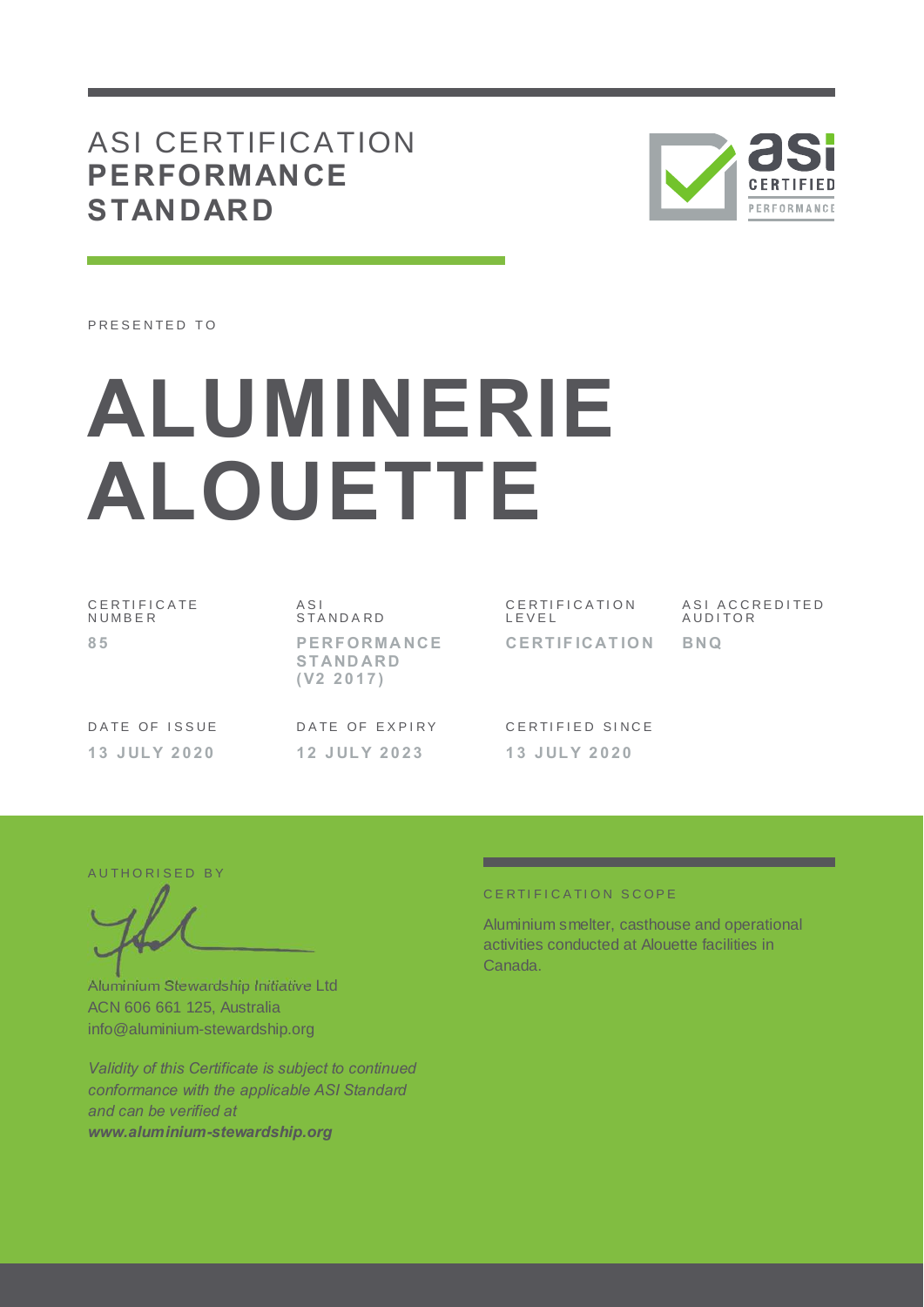# SUMMARY AUDIT REPORT **PERFORMANCE STANDARD**

### **OVERVIEW**

| MEMBER NAME                       | Aluminerie Alouette                                                                                                                 |
|-----------------------------------|-------------------------------------------------------------------------------------------------------------------------------------|
| ENTITY NAME                       | Aluminerie Alouette Inc.                                                                                                            |
| CERTIFICATION<br>SCOPE            | Aluminium smelter, casthouse and operational activities conducted at<br>Alouette facilities in Canada.                              |
| SUPPLY CHAIN<br><b>ACTIVITIES</b> | Aluminium Smelting<br>Casthouses                                                                                                    |
| ASI STANDARD                      | Performance Standard V2                                                                                                             |
| AUDIT TYPE                        | <b>First Certification Audit</b>                                                                                                    |
| AUDIT FIRM                        | <b>BNQ</b>                                                                                                                          |
| AUDIT DATE                        | 9.13 December 2019                                                                                                                  |
| AUDIT REPORT<br>SUBMISSION        | 24 June 2020                                                                                                                        |
| AUDIT SCOPE                       | The audit scope covered the operations, maintenance and services required<br>for the production of primary aluminium.               |
|                                   | Supply chain activities included in the audit scope:<br>Aluminium Smelting<br>Casthouses                                            |
|                                   | All relevant criteria in the ASI Performance Standard were included in the<br>audit scope.                                          |
| AUDIT<br>OUTCOME                  | Certification                                                                                                                       |
| AUDIT<br>METHODOLOGY              | The Auditors confirm that:                                                                                                          |
| DECLARATION                       | The information provided by the Entity is true and accurate to the best<br>⊻<br>knowledge of the Auditor(s) preparing this report.  |
|                                   | The findings are based on verified Objective Evidence relevant to the<br>⊻<br>time period for the Audit, traceable and unambiguous. |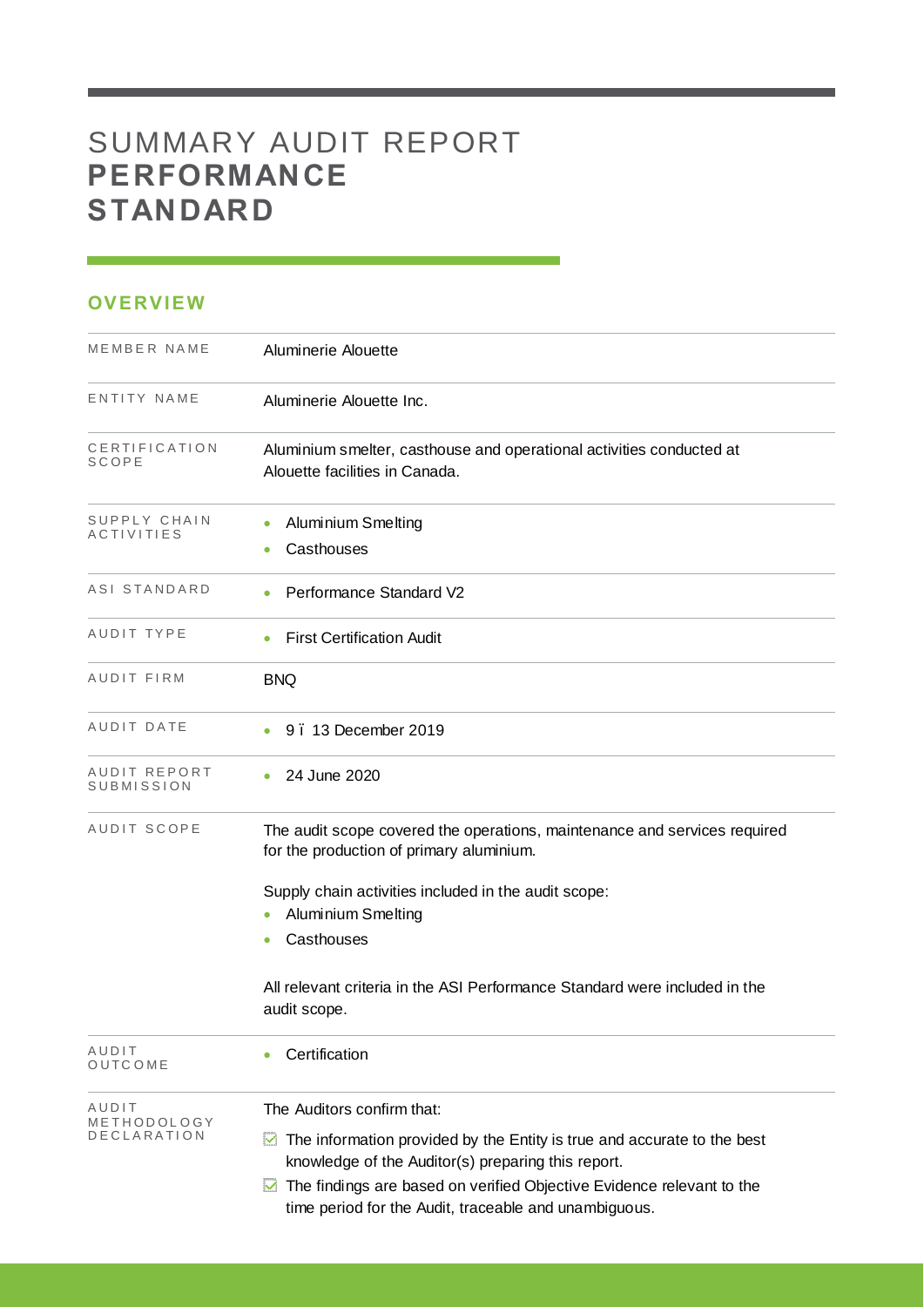|                         | The Audit Scope and audit methodology are sufficient to establish<br>M<br>confidence that the findings are indicative of the performance of the<br>Entity of defined Certification Scope. |
|-------------------------|-------------------------------------------------------------------------------------------------------------------------------------------------------------------------------------------|
|                         | The Auditor(s) have acted in a manner deemed ethical, truthful, accurate<br>M<br>professional, independent and objective.                                                                 |
| CERTIFICATION<br>PERIOD | 13 July 2020 - 12 July 2023                                                                                                                                                               |
| NEXT AUDIT<br>TYPE      | Surveillance audit                                                                                                                                                                        |
| NEXT AUDIT<br>DUE DATE  | 12 January 2022                                                                                                                                                                           |
| CERTIFICATE<br>NUMBER   | 85                                                                                                                                                                                        |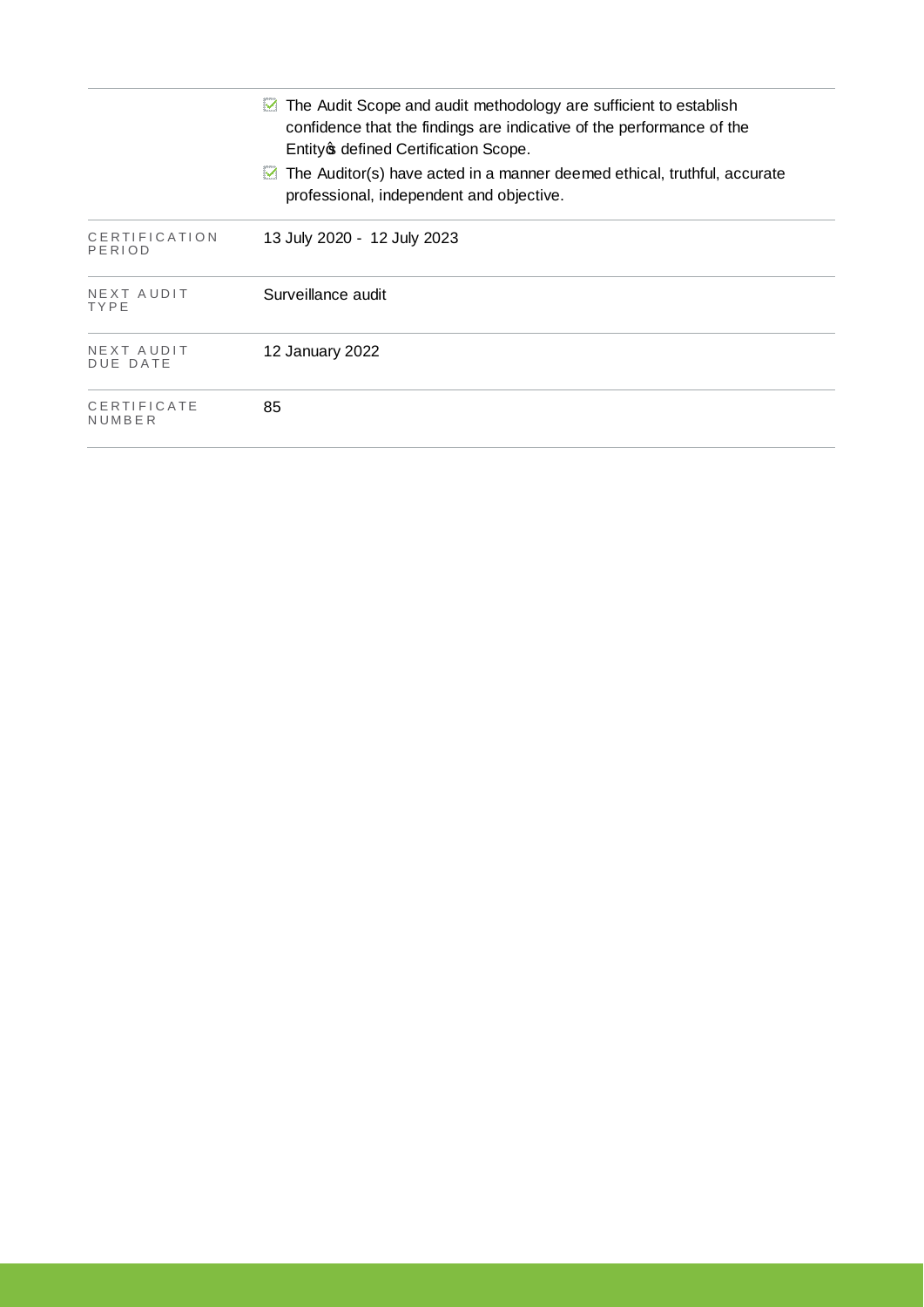## **SUMMARY OF FINDINGS**

| <b>CRITERION</b>               | <b>RATING</b> | COMMENT                                                                                                                                                                                                                                                                                                                                                                                                                                                                                                                                                                                                                                                                                                    |  |
|--------------------------------|---------------|------------------------------------------------------------------------------------------------------------------------------------------------------------------------------------------------------------------------------------------------------------------------------------------------------------------------------------------------------------------------------------------------------------------------------------------------------------------------------------------------------------------------------------------------------------------------------------------------------------------------------------------------------------------------------------------------------------|--|
| PRINCIPLE 1 BUSINESS INTEGRITY |               |                                                                                                                                                                                                                                                                                                                                                                                                                                                                                                                                                                                                                                                                                                            |  |
| 1.1 Legal Compliance           | Conformance   | The Entity maintains awareness of its legal<br>requirements and of any changes in the law that<br>may impact it. To this end, it benefits from legal<br>watch services offered by several expert firms in<br>the field of forensic accounting. They are mandated<br>to inform the Entity of any change that may affect it,<br>in particular in terms of labour law or taxation. The<br>entity is also supported by specialized consultancy<br>when negotiating large-scale special contracts.<br>Moreover, a financial audit exercise is carried out<br>quarterly and annually. Legal compliance matters<br>are discussed through the Owners Committee<br>annual meeting because Alouette is a Consortium. |  |
|                                |               | Annually, representatives from all of the Entity's<br>major departments sign a compliance certificate<br>addressed to the members and alternate members<br>of the Owners' Committee of the Entity. This<br>certificate is a declaration of conformity relating to a<br>plurality of domains such as labour law, fiscal<br>legislation, environmental and Occupational Health<br>and Safety (OHS) legislation.                                                                                                                                                                                                                                                                                              |  |
| 1.2 Anti-Corruption            | Conformance   | The Entity implements two written codes of ethics<br>and conduct: one for business partners, and<br>another one for the conduct of business by the<br>Entity's employees. Those codes include principles<br>relevant to environmental, social as well as<br>governance performance, and are available on the<br>Entity's webpage (https://www.alouette.com/en/our-<br>commitment/governance).<br>The code for the conduct of business is presented<br>to every new employee and serves as a good                                                                                                                                                                                                           |  |
|                                |               | practice guide. This code is supported by a<br>respectful workplace Policy. The code of conduct<br>for business partners is communicated to each<br>supplier, either through commercial contract<br>documents or through an awareness letter.<br>A whistle-blowing mechanism has been put in<br>place, supported by a neutral and impartial external<br>firm.                                                                                                                                                                                                                                                                                                                                              |  |
| 1.3 Code of Conduct            | Conformance   | The Entity implements two written codes of ethics<br>and conduct: one for business partners, and<br>another one for the conduct of business by the                                                                                                                                                                                                                                                                                                                                                                                                                                                                                                                                                         |  |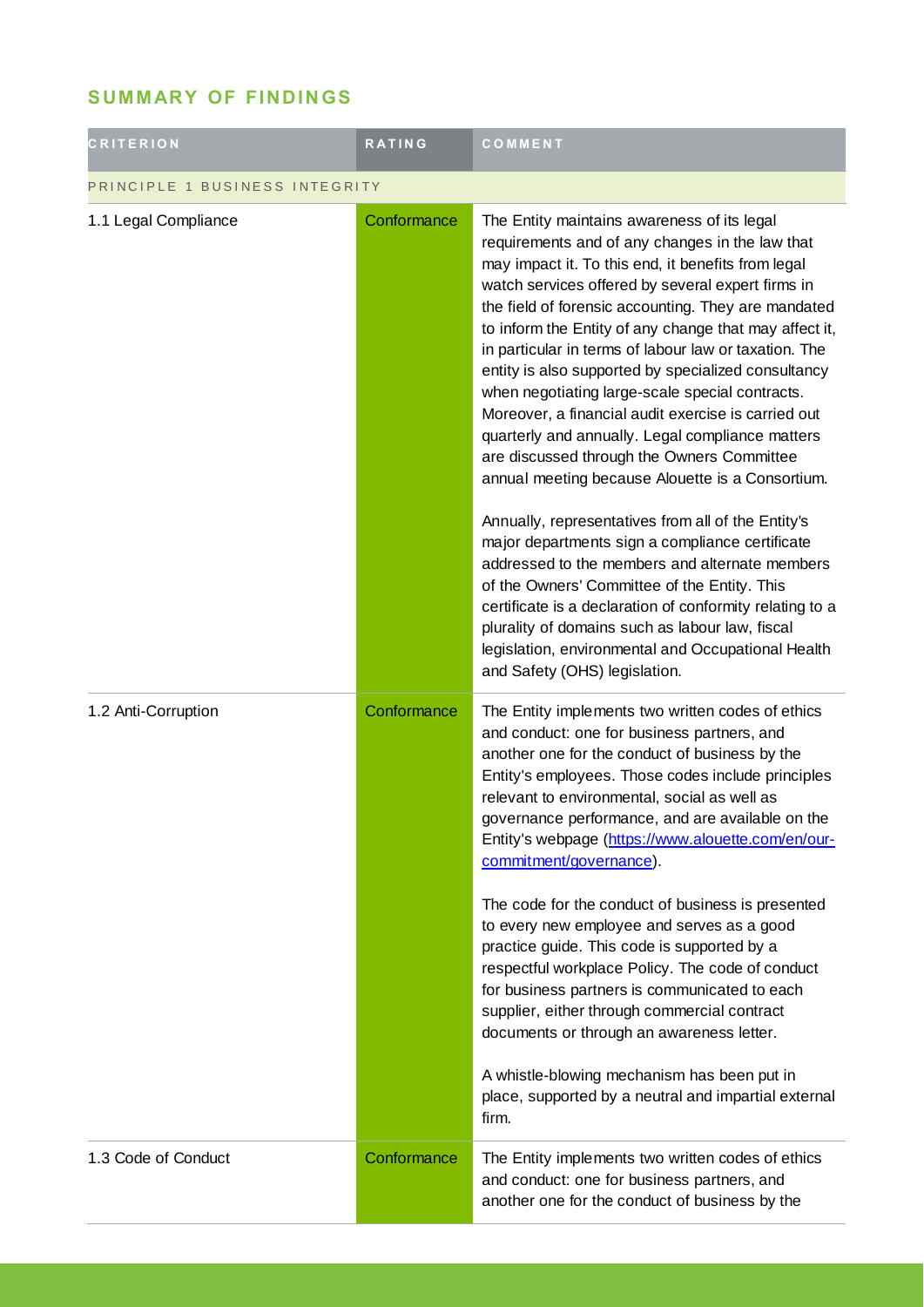| <b>CRITERION</b>                                                                 | <b>RATING</b> | COMMENT                                                                                                                                                                                                                                                                                                                              |
|----------------------------------------------------------------------------------|---------------|--------------------------------------------------------------------------------------------------------------------------------------------------------------------------------------------------------------------------------------------------------------------------------------------------------------------------------------|
|                                                                                  |               | Entity's employees. Those codes include principles<br>relevant to environmental, social as well as<br>governance performance, and are available on the<br>Entity's webpage (https://www.alouette.com/en/our-<br>commitment/governance).<br>The code for the conduct of business is presented                                         |
|                                                                                  |               | to every new employee and serves as a good<br>practice guide. This code is supported by a<br>Respectful Workplace Policy. The code of conduct<br>for business partners is communicated to each<br>supplier, either through commercial contract<br>documents or through an awareness letter.                                          |
| PRINCIPLE 2 POLICY & MANAGEMENT                                                  |               |                                                                                                                                                                                                                                                                                                                                      |
| 2.1a Environmental, Social, and<br>Governance Policy (implement and<br>maintain) | Conformance   | The Entity implements organizational practices as<br>well as policies that proved to be consistent with<br>the environmental, social, and governance<br>practices included in this Standard.                                                                                                                                         |
|                                                                                  |               | Policies include an Occupational Health and Safety<br>(OHS) Policy, an Environmental Policy, a<br>Responsible Energy Management Policy, a Quality<br>Management Policy, as well as an Information<br>Security Management Policy.                                                                                                     |
| 2.1b Environmental, Social, and<br>Governance Policy (senior<br>management)      | Conformance   | All of the policies cited in 2.1a are signed, thus<br>endorsed, by the President and CEO of the Entity<br>which provides resources accordingly.                                                                                                                                                                                      |
|                                                                                  |               | The review and approval of those policies are<br>carried out by the Executive and Management<br>under a defined frequency.                                                                                                                                                                                                           |
|                                                                                  |               | Moreover, the implementation of policies and<br>procedures is validated by an audit process<br>(internal and external).                                                                                                                                                                                                              |
| 2.1c Environmental, Social, and<br>Governance Policy (communication)             | Conformance   | The Entity communicates its OHS, Environmental,<br>Energy as well as Information Security Policies<br>internally through their prominent display<br>(physically and electronically), the induction of new<br>employees and contractors, several awareness<br>initiatives (regular meetings) and refresher training<br>opportunities. |
|                                                                                  |               | The Policies can be made available on request via<br>the company's external website<br>https://www.alouette.com/en and Internally on the                                                                                                                                                                                             |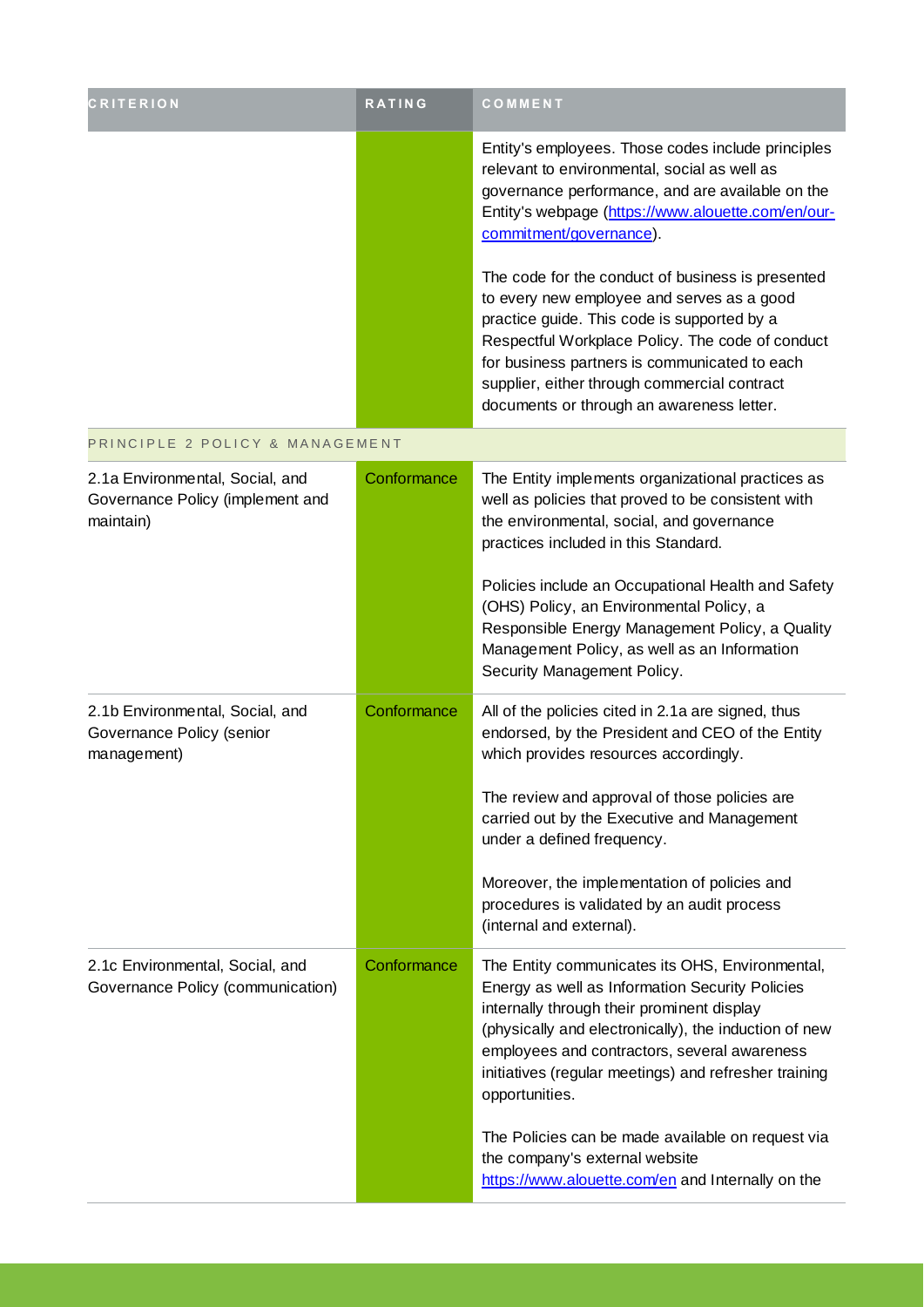| <b>CRITERION</b>                                                       | <b>RATING</b> | COMMENT                                                                                                                                                                                                                                                                                                                                   |
|------------------------------------------------------------------------|---------------|-------------------------------------------------------------------------------------------------------------------------------------------------------------------------------------------------------------------------------------------------------------------------------------------------------------------------------------------|
|                                                                        |               | Portal (the intranet site only available in French for<br>the Entity of employees).                                                                                                                                                                                                                                                       |
| 2.2 Leadership                                                         | Conformance   | The Management Systems Director is the main<br>contact for ASI correspondence or requests, is the<br>Entity's senior Management Representative having<br>overall responsibility and authority for ensuring<br>conformance with the requirements of this Standard<br>with the help of the Chief Financial Officer as<br>financial contact. |
|                                                                        |               | He is also supported in his duty by an internal ASI<br>Implementation Committee composed of the<br>following representatives:                                                                                                                                                                                                             |
|                                                                        |               | - Director . Communication & Training<br>- Superintendent . Management Systems &<br>Continuous Improvement<br>- Senior Advisor . Management Systems<br>- Advisor. Compliance Health, Safety &<br>Environment<br>- Advisor . Human Resources<br>- Coordinator - Management Systems                                                         |
|                                                                        |               | The Entity also implements of a lean management<br>visual station "Project ASI" to monitor the<br>implementation of the Performance Standard with<br>the ASI Implementation Committee members.                                                                                                                                            |
| 2.3a Environmental and Social<br>Management Systems<br>(environmental) | Conformance   | The Entity has implemented, through the<br>integration of various processes and business<br>practices, elements relevant to the management of<br>environmental issues. Indeed, the Entity's<br>environmental management system (EMS) has<br>been certified under the ISO 14001 Standard since<br>2005.                                    |
|                                                                        |               | The valid ISO 14001 certificate can be viewed<br>using the following link:<br>https://www.bnq.qc.ca/en/certified-<br>clients.html?nomentreprise=&noCertificat=53320-2-<br>$01$ .                                                                                                                                                          |
| 2.3b Environmental and Social<br>Management Systems (social)           | Conformance   | The Entity implements, through the integration of<br>various processes and business practices,<br>elements relevant to the management of social<br>issues.                                                                                                                                                                                |
|                                                                        |               | Risks associated with the social sphere are<br>assessed at a broader managerial scale.<br>Furthermore, periodic surveys are conducted to                                                                                                                                                                                                  |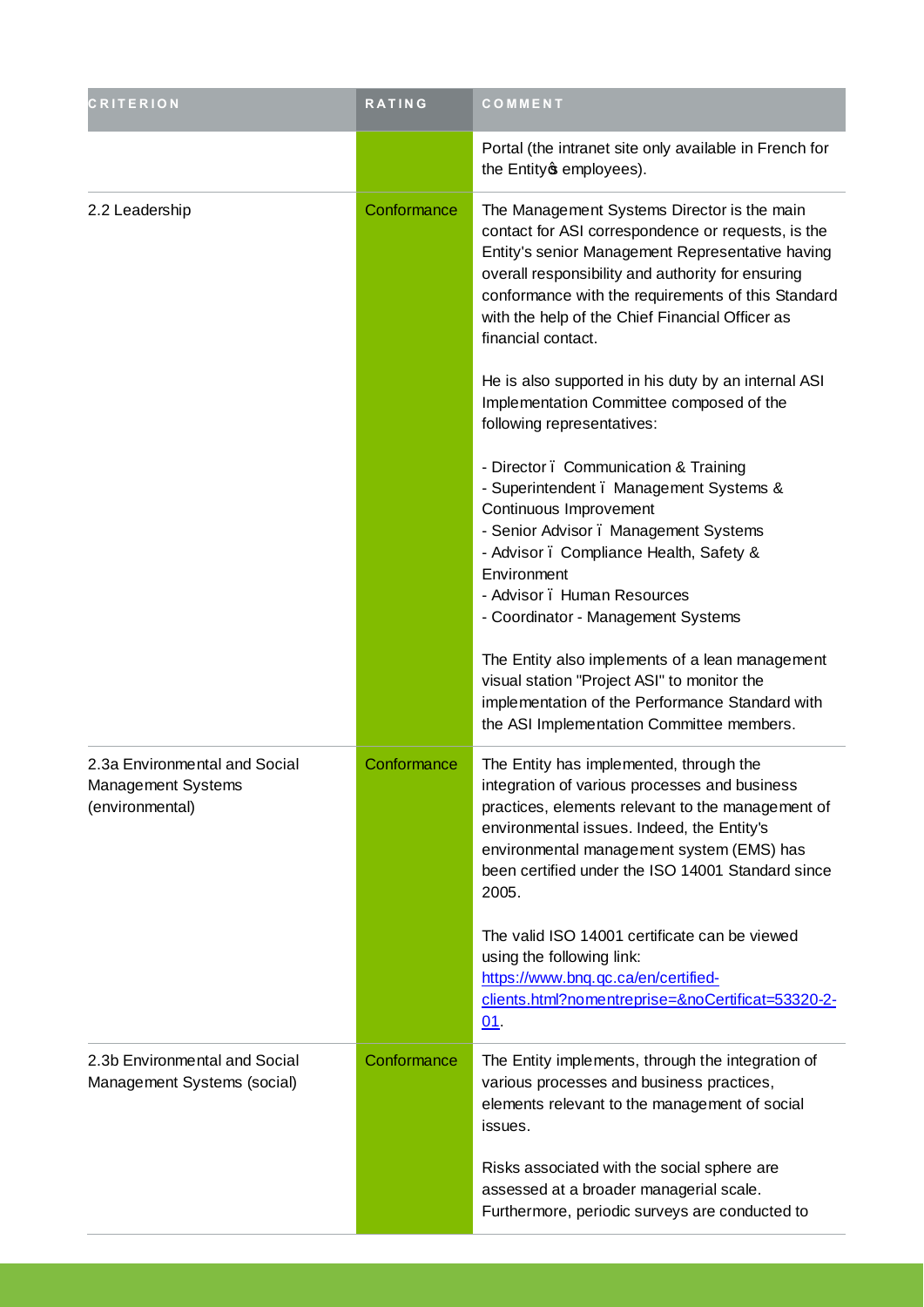| <b>CRITERION</b>            | RATING                    | COMMENT                                                                                                                                                                                                                                                                                                                                                                                                                                                                                                                  |
|-----------------------------|---------------------------|--------------------------------------------------------------------------------------------------------------------------------------------------------------------------------------------------------------------------------------------------------------------------------------------------------------------------------------------------------------------------------------------------------------------------------------------------------------------------------------------------------------------------|
|                             |                           | measure employee satisfaction as well as<br>commitment to work.                                                                                                                                                                                                                                                                                                                                                                                                                                                          |
|                             |                           | Occupational Health and Safety (OHS)<br>management of partners, subcontractors,<br>contractors is integrated into the organization's<br>current activities.                                                                                                                                                                                                                                                                                                                                                              |
|                             |                           | The Entity has been ISO 14001 and OHSAS 18001<br>certified since 2005; currently to the 2015 version of<br>the 14001 standard and to the 2007 version of the<br>18001 standard. Please see the valid OHSAS<br>18001 Certificate of the Entity:<br>https://www.bnq.gc.ca/en/certified-<br>clients.html?nomentreprise=&noCertificat=53320-3-<br>01                                                                                                                                                                         |
| 2.4 Responsible Sourcing    | Minor Non-<br>Conformance | The Entity has implemented a responsible sourcing<br>policy that meets the criterion. This policy is<br>deployed through a variety of tools which include,<br>amongst others: a procedure for managing<br>purchases of goods and services, a suppliers' code<br>of conduct, procurement guidelines established by<br>the Alumina Committee, a supplier audit program<br>and a supplier preselection questionnaire.<br>However, the evidence of due diligence relating to<br>the supply of alumina are not systematically |
|                             |                           | available at the Entity site since it is the Owners<br>of the Consortium who directly manage the supply<br>of alumina.                                                                                                                                                                                                                                                                                                                                                                                                   |
| 2.5 Impact Assessments      | Conformance               | The Entity has demonstrated its ability to conduct<br>environmental, social, cultural and human rights<br>impact assessments for new projects or major<br>changes to existing facilities. The Impacts<br>Assessments Studies were satisfying the legal<br>requirements since the governments authorised the<br>construction and extension of this smelter and its<br>related facilities.                                                                                                                                 |
|                             |                           | Indeed, management of operational changes,<br>significant project or major modifications to existing<br>facilities are supervised by a defined process that<br>includes global and comprehensive risk analysis,<br>including impacts on First Nations (if any).                                                                                                                                                                                                                                                          |
| 2.6 Emergency Response Plan | Conformance               | The Entity has developed site specific emergency<br>response plans (ERP) in collaboration with<br>potentially affected stakeholders' groups such as<br>communities, workers and their representatives,                                                                                                                                                                                                                                                                                                                   |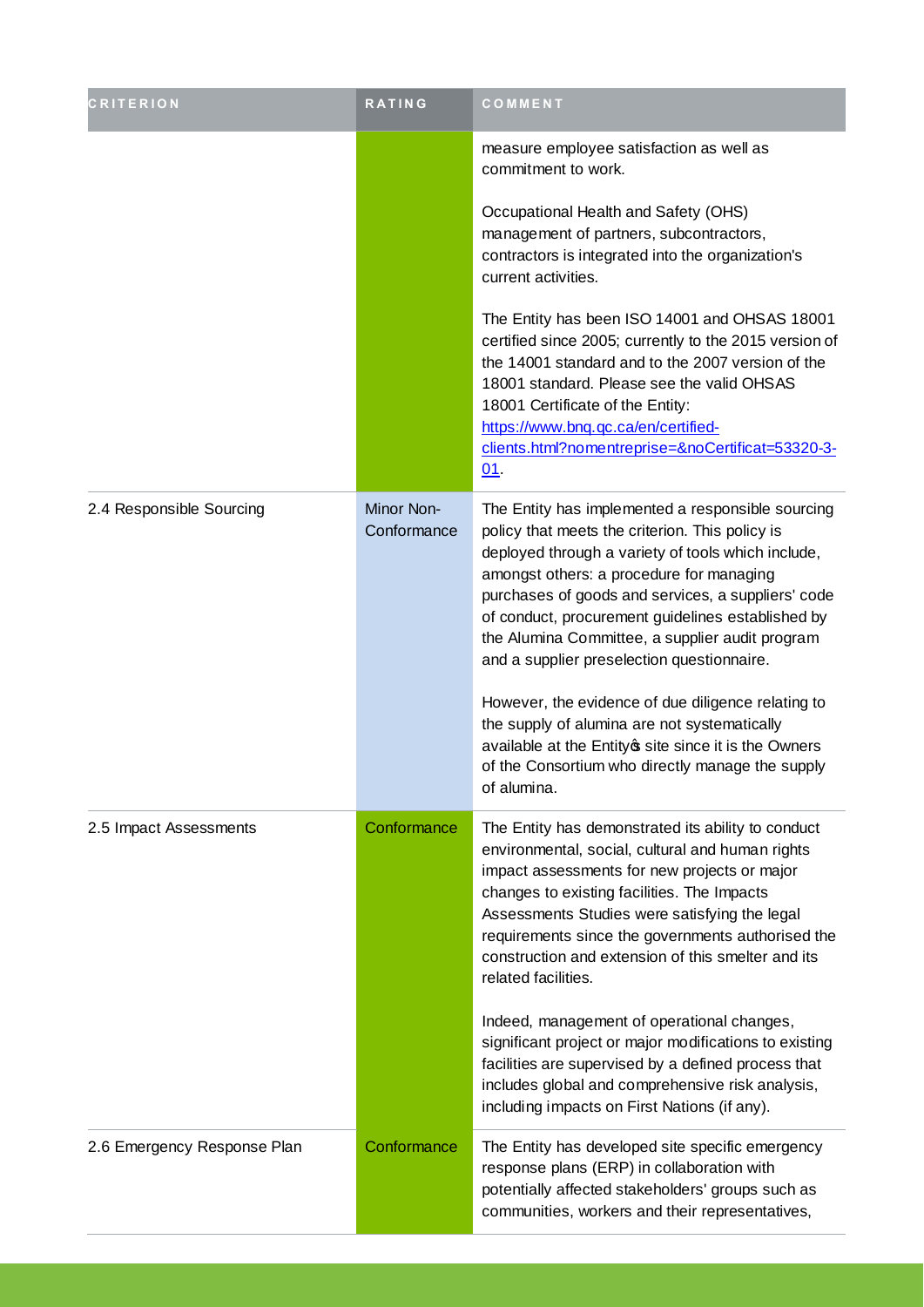| <b>CRITERION</b>                                        | RATING                    | COMMENT                                                                                                                                                                                                                                                                                                                                                                                                                                                                                                                                                                                                                                                                                                                                                                                                                                              |
|---------------------------------------------------------|---------------------------|------------------------------------------------------------------------------------------------------------------------------------------------------------------------------------------------------------------------------------------------------------------------------------------------------------------------------------------------------------------------------------------------------------------------------------------------------------------------------------------------------------------------------------------------------------------------------------------------------------------------------------------------------------------------------------------------------------------------------------------------------------------------------------------------------------------------------------------------------|
|                                                         |                           | and relevant agencies.                                                                                                                                                                                                                                                                                                                                                                                                                                                                                                                                                                                                                                                                                                                                                                                                                               |
|                                                         |                           | The Alouette ERP satisfies ISO 14001 and OHSAS<br>18001 Standards.                                                                                                                                                                                                                                                                                                                                                                                                                                                                                                                                                                                                                                                                                                                                                                                   |
| 2.7 Mergers and Acquisitions                            | Conformance               | The due diligence process for mergers and<br>acquisition materializes through the Owner's (the<br>Consortium) Agreement that contains clauses<br>governing the management of assets. The process<br>is adequate with the criterion requirements.                                                                                                                                                                                                                                                                                                                                                                                                                                                                                                                                                                                                     |
| 2.8 Closure, Decommissioning and<br>Divestment          | Conformance               | The due diligence process for closure or<br>decommissioning takes into account environmental,<br>social and governance aspects. Indeed, the<br>Owner's Agreement contains clauses governing the<br>management of assets, in particular the<br>decommissioning of equipment in accordance with<br>applicable environmental requirements.                                                                                                                                                                                                                                                                                                                                                                                                                                                                                                              |
| PRINCIPLE 3 TRANSPARENCY                                |                           |                                                                                                                                                                                                                                                                                                                                                                                                                                                                                                                                                                                                                                                                                                                                                                                                                                                      |
| 3.1 Sustainability Reporting                            | Conformance               | The Entity, through its annual sustainability report,<br>publicly discloses its governance approach and its<br>material environmental, social and economic<br>impacts. The 2018 sustainability report is available<br>on the Entity's webpage<br>(https://www.alouette.com/en/the-<br>environment/sustainable-development-reports).                                                                                                                                                                                                                                                                                                                                                                                                                                                                                                                  |
| 3.2 Non-compliance and liabilities                      | Minor Non-<br>Conformance | In the recent history of Alouette, no significant<br>judgment, fine, penalty or sanction resulting from a<br>major non-compliance has occurred (monetary or<br>other). However, if necessary, the company would<br>report this information via its annual sustainable<br>development report. If any, non-compliance will be<br>then published the same way as for the same<br>subject for which compliance data are currently<br>published for OHS and environmental indicators<br>(https://www.alouette.com/en/the-<br>environment/sustainable-development-reports).<br>However, the mode of public disclosure of non-<br>compliance (NC) and liabilities is not fully compliant<br>with ASI requirements because the publication is<br>not systematically controlled by the Entity (a minor<br>infraction was found to be exclusively published by |
|                                                         |                           | the Provincial Ministry of the Environment).                                                                                                                                                                                                                                                                                                                                                                                                                                                                                                                                                                                                                                                                                                                                                                                                         |
| 3.3a Payments to governments (legal<br>and contractual) | Conformance               | The Entity only makes payments to governments<br>on a legal and/or contractual basis. Those<br>payments are all verified by government revenue<br>agencies. Moreover, energy distribution contracts                                                                                                                                                                                                                                                                                                                                                                                                                                                                                                                                                                                                                                                  |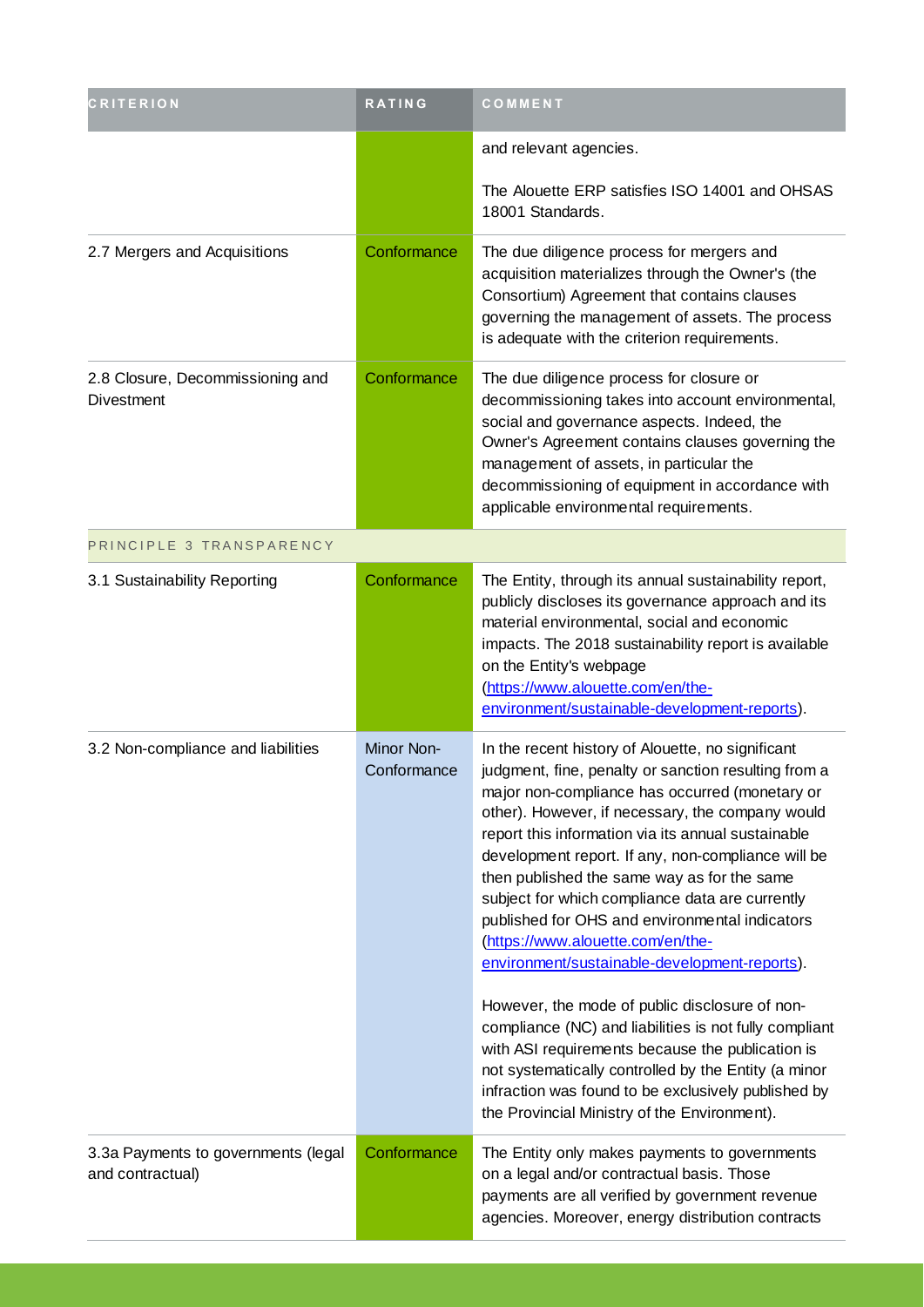| <b>CRITERION</b>                                                          | <b>RATING</b>            | COMMENT                                                                                                                                                                                                                                                                                                                                                                                                                                                                                                                                                                                                                                                                                                                                                                                                                                                                                                                                                                                                                                                             |
|---------------------------------------------------------------------------|--------------------------|---------------------------------------------------------------------------------------------------------------------------------------------------------------------------------------------------------------------------------------------------------------------------------------------------------------------------------------------------------------------------------------------------------------------------------------------------------------------------------------------------------------------------------------------------------------------------------------------------------------------------------------------------------------------------------------------------------------------------------------------------------------------------------------------------------------------------------------------------------------------------------------------------------------------------------------------------------------------------------------------------------------------------------------------------------------------|
|                                                                           |                          | signed with a state-owned company are subject to<br>a government decree.                                                                                                                                                                                                                                                                                                                                                                                                                                                                                                                                                                                                                                                                                                                                                                                                                                                                                                                                                                                            |
| 3.3b Payments to governments<br>(disclosure . bauxite mining)             | <b>Not</b><br>Applicable | This criterion is not applicable to the Entity of<br>Certification Scope.                                                                                                                                                                                                                                                                                                                                                                                                                                                                                                                                                                                                                                                                                                                                                                                                                                                                                                                                                                                           |
| 3.4 Stakeholder complaints,<br>grievances and requests for<br>information | Conformance              | The Entity, through various means, implements a<br>complaint resolution tools or mechanisms that are<br>adequate to address stakeholder complaints,<br>grievances or requests for information relating to its<br>operations.                                                                                                                                                                                                                                                                                                                                                                                                                                                                                                                                                                                                                                                                                                                                                                                                                                        |
|                                                                           |                          | The preferred way to resolve disputes is through<br>open dialogue. Internal stakeholders can use those<br>tools that are the advisory committee (participatory<br>management mechanism), the environment, health<br>and safety committee, or the whistle-blowing<br>mechanism that has recently been put in place,<br>supported by a neutral and impartial external firm.                                                                                                                                                                                                                                                                                                                                                                                                                                                                                                                                                                                                                                                                                           |
| PRINCIPLE 4 MATERIAL STEWARDSHIP                                          |                          |                                                                                                                                                                                                                                                                                                                                                                                                                                                                                                                                                                                                                                                                                                                                                                                                                                                                                                                                                                                                                                                                     |
| 4.1a Environmental Life Cycle<br>Assessment (life cycle impacts)          | Conformance              | The Entity evaluated life cycle impacts of its only<br>primary aluminium product which is a low profile<br>sow cast. A life cycle analysis was performed in<br>2013 by an external and independent firm on behalf<br>of the Aluminium Association of Canada (AAC) to<br>establish the carbon footprint of an aluminium ingot<br>produced in the Province of Quebec (available only<br>in French:<br>https://www.economie.gouv.gc.ca/fr/bibliotheques/s<br>ecteurs/environnement/empreinte-carbone-des-<br>produits/lavantage-carbone-quebecois-le-cas-de-<br>laluminium-primaire/).<br>A personalized analysis of the report has been<br>prepared for the Entity and presents results even<br>slightly below the Quebec average in carbon<br>footprint.<br>For the purposes of the Environmental Impact<br>Studies and to respect the ISO 14001:2015<br>requirements, other families of impacts have also<br>been evaluated by the Entity (e.g. the water life<br>cycle on site, the raw material as well as the<br>residues in a circular economy approach, etc.). |
| 4.1b Environmental Life Cycle<br>Assessment (cradle to gate)              | Conformance              | As a joint venture, the Entity provides life cycle<br>information (mainly greenhouse gas emissions) on<br>request to its owners (for themselves or for their<br>customers).                                                                                                                                                                                                                                                                                                                                                                                                                                                                                                                                                                                                                                                                                                                                                                                                                                                                                         |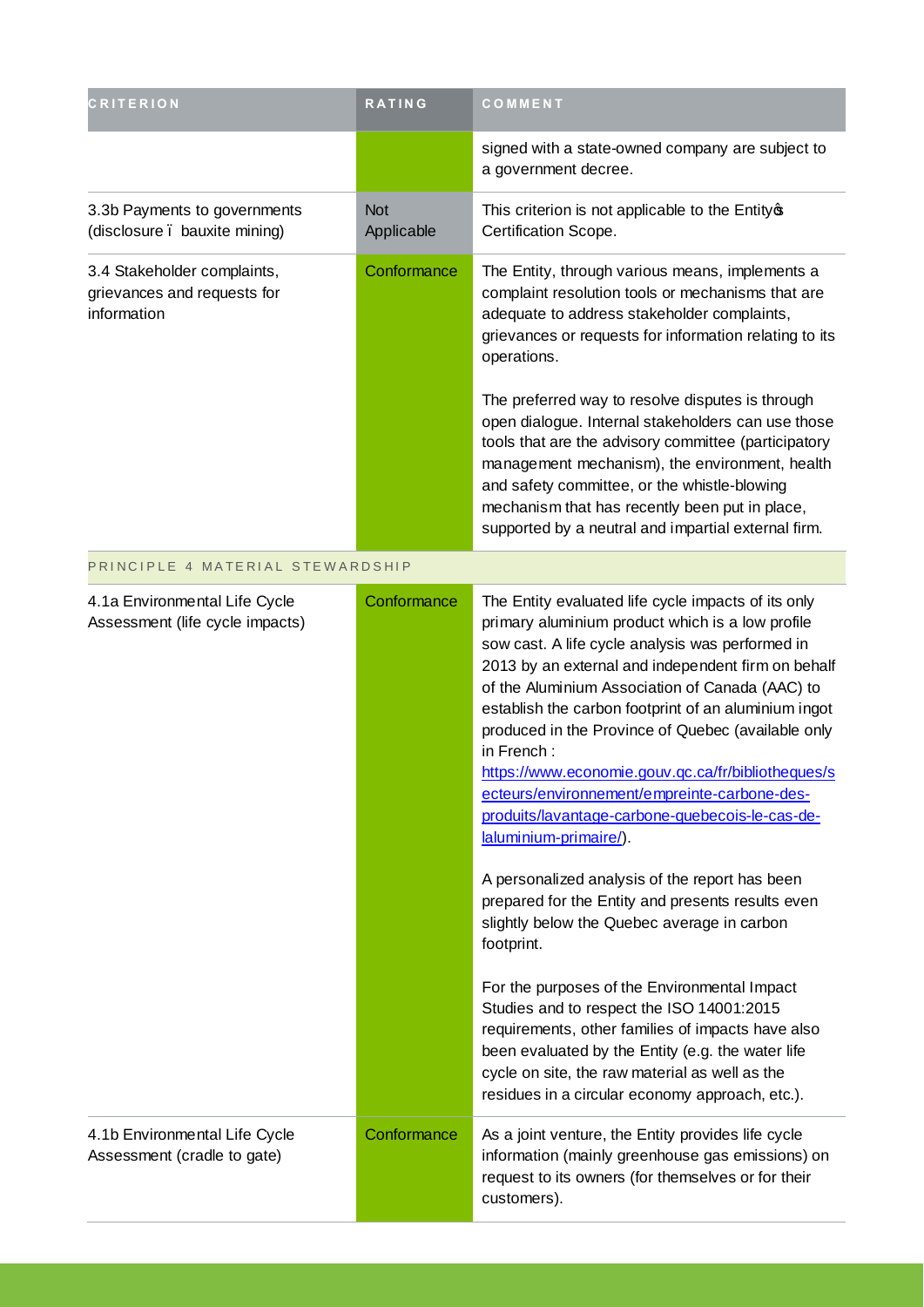| <b>CRITERION</b>                                                       | RATING                   | COMMENT                                                                                                                                                                                                                                                                                                                                                                                                                                                                                                                               |
|------------------------------------------------------------------------|--------------------------|---------------------------------------------------------------------------------------------------------------------------------------------------------------------------------------------------------------------------------------------------------------------------------------------------------------------------------------------------------------------------------------------------------------------------------------------------------------------------------------------------------------------------------------|
|                                                                        |                          | The completed forms requested by the<br>shareholders for previous LCA information requests<br>are recorded by the Environment team. Certificate<br>of analysis for finished aluminium products are<br>readily available to shareholders.                                                                                                                                                                                                                                                                                              |
| 4.1c Environmental Life Cycle<br>Assessment (public communication)     | Conformance              | The methodology, the data used, the limits and the<br>system boundaries as well as the results of the<br>Quantis study on the carbon footprint of Quebec<br>aluminium are available on the website of the<br>Province of Quebec Ministry of Economy and<br>Innovation (available only in French):<br>https://www.economie.gouv.gc.ca/fr/bibliotheques/s<br>ecteurs/environnement/empreinte-carbone-des-<br>produits/lavantage-carbone-quebecois-le-cas-de-<br>laluminium-primaire/                                                    |
| 4.2 Product design                                                     | <b>Not</b><br>Applicable | This criterion is not applicable to the Entity of<br>Certification Scope.                                                                                                                                                                                                                                                                                                                                                                                                                                                             |
| 4.3a Aluminium Process Scrap<br>(targets)                              | Conformance              | The Entity minimizes the generation of aluminium<br>process scrap within its own operations. A rejection<br>rate indicator is continuously monitored and<br>challenged at the casthouse (through a lean<br>management visual station) and via the internal<br>dashboard of the Metal sector.<br>The Entity's philosophy is to manage the residual<br>materials generated by its activities using the<br>principle of 4R (Reduce, Reuse, Recycle and<br>Recover) in order to eliminate landfill. 100% of the<br>aluminium is recycled. |
| 4.3b Aluminium Process Scrap (alloy<br>separation)                     | Conformance              | There is no production or recycling of aluminium<br>alloys by the Entity which product only high purity<br>primary aluminium. Off specs aluminium and by-<br>products are recycled internally, or externally, in<br>accordance with the allowances accepted by the<br>owners.                                                                                                                                                                                                                                                         |
| 4.4a Collection and recycling of<br>products at end-of-life (strategy) | Conformance              | The Entity's recycling strategy is described in its<br>Residual Materials Management Plan and is aimed<br>at optimizing aluminium recycling according to the<br>4R principle in order to eliminate landfill.<br>The implementation of that plan has been<br>successfully verified through ISO 14001 audits.                                                                                                                                                                                                                           |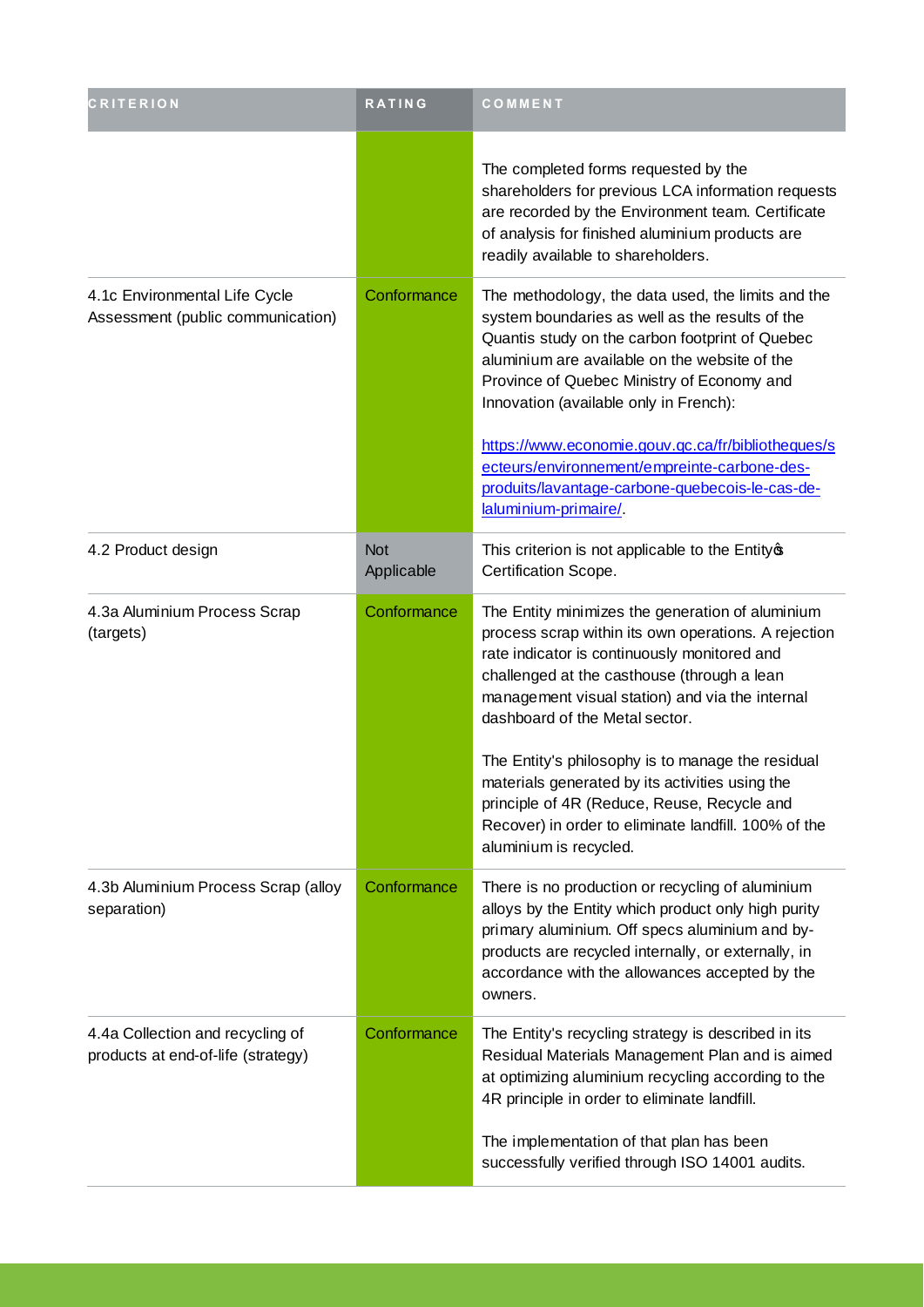| <b>CRITERION</b>                                                         | <b>RATING</b>                    | COMMENT                                                                                                                                                                                                                                                                                                                                                                                                                                |
|--------------------------------------------------------------------------|----------------------------------|----------------------------------------------------------------------------------------------------------------------------------------------------------------------------------------------------------------------------------------------------------------------------------------------------------------------------------------------------------------------------------------------------------------------------------------|
| 4.4b Collection and recycling of<br>products at end-of-life (engagement) | Conformance                      | The Entity with the support of AAC (Aluminium<br>Association of Canada) has implemented a<br>collection and recycling strategy for years.                                                                                                                                                                                                                                                                                              |
|                                                                          |                                  | Accurate measurement and effort are displayed<br>locally, regionally and nationally by all AAC<br>members including the Entity.                                                                                                                                                                                                                                                                                                        |
| PRINCIPLE 5 GREENHOUSE GAS EMISSIONS                                     |                                  |                                                                                                                                                                                                                                                                                                                                                                                                                                        |
| 5.1 Disclosure of GHG emissions and<br>energy use                        | Conformance                      | The 2018 annual sustainable development report is<br>available to the general public via the company's<br>website. Annual Sustainable Development Reports<br>for previous years (2010 to 2017) are also<br>available.                                                                                                                                                                                                                  |
|                                                                          |                                  | The 2018 sustainable development report presents<br>a graph of specific energy consumption for smelting<br>and direct greenhouse gas (GHG) emissions by<br>sources :                                                                                                                                                                                                                                                                   |
|                                                                          |                                  | "The Scope 1 Direct greenhouse gas (GHG)<br>emissions were 1.87 t $CO2$ eq. / t AI in 2018.                                                                                                                                                                                                                                                                                                                                            |
|                                                                          |                                  | "The Scope 2 Indirect GHG emissions are not<br>significant as the only source of energy used is 100<br>% from Hydro-Quebec's hydroelectricity (which is<br>very low in CO <sub>2</sub> emissions with less than 0.01 t CO <sub>2</sub><br>eq. / t Al).                                                                                                                                                                                 |
|                                                                          |                                  | The 2018 sustainable development report is<br>available at: https://www.alouette.com/en/the-<br>environment/sustainable-development-reports (see<br>page 8 for GHG emissions and page 7 for energy<br>use).                                                                                                                                                                                                                            |
| 5.2 GHG emissions reductions                                             | <b>Minor Non-</b><br>Conformance | As specified in the 2018 sustainable development<br>report, the company is pursuing its reduction efforts<br>by implementing various initiatives, including that of<br>being supplied with natural gas. The 2018<br>sustainability report is available at<br>https://www.alouette.com/en/the-<br>environment/sustainable-development-reports (see<br>page 8 for the GHG emissions and page 15 for the<br>upcoming natural gas supply). |
|                                                                          |                                  | The Entity is already achieving excellent direct<br>emission intensity for its reduction technology and<br>will soon have the opportunity to reduce its direct<br>GHG emissions related to the replacement of diesel<br>by natural gas. The intensity emission caps for its                                                                                                                                                            |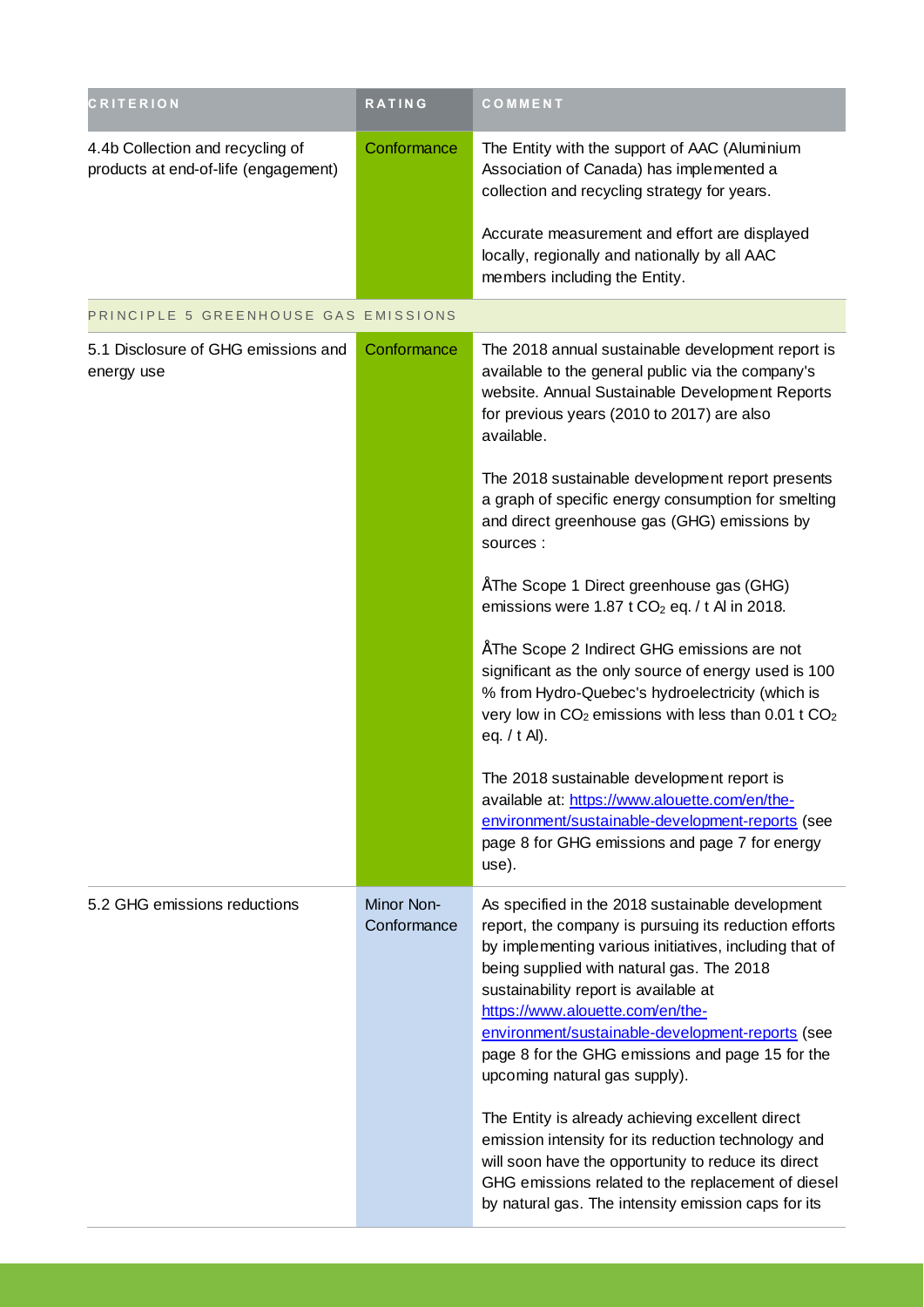| CRITERION                                             | <b>RATING</b> | COMMENT                                                                                                                                                                                                                                                                                                                                                        |  |
|-------------------------------------------------------|---------------|----------------------------------------------------------------------------------------------------------------------------------------------------------------------------------------------------------------------------------------------------------------------------------------------------------------------------------------------------------------|--|
|                                                       |               | reduction technology are already published by the<br>Government of the Province of Quebec as part of<br>the Quebecc Carbon Cap and Trade System for<br>2021 to 2023.                                                                                                                                                                                           |  |
|                                                       |               | However, the Entity has not yet directly published<br>its quantitative direct emissions reduction target for<br>the upcoming years.                                                                                                                                                                                                                            |  |
| 5.3a Aluminium Smelting<br>(management system)        | Conformance   | The environmental management system<br>adequately covers the various aspects of GHG and<br>ensures emissions are well below the criterion of 8 t<br>$CO2$ eq. / t Al.                                                                                                                                                                                          |  |
|                                                       |               | As required by Quebec regulations regard the Cap<br>and Trade System, direct GHG emissions and the<br>quantification process are verified annually by an<br>accredited third party.                                                                                                                                                                            |  |
|                                                       |               | This Entity is also currently ISO 14001 certified.                                                                                                                                                                                                                                                                                                             |  |
| 5.3b Aluminium Smelting (up to and<br>including 2020) | Conformance   | The company's records go back to the beginning of<br>its operations in 1992. The results of the Scope 1<br>and Scope 2 GHG emissions from the production of<br>Aluminium have been maintained below the level of<br>8 t CO <sub>2</sub> eq. /t Al since the original start-up.                                                                                 |  |
|                                                       |               | As required by Quebec regulations regard the Cap<br>and Trade System, direct GHG emissions and the<br>quantification process are verified annually by an<br>accredited third party.                                                                                                                                                                            |  |
| 5.3c Aluminium Smelting (after 2020)                  | Conformance   | Any increase in production is highly expected to be<br>at the same greenhouse gas (GHG) performance<br>or better than the existing facility as the facilities will<br>continue to be operated with similar technology (or<br>a better one) and the same energy source (Hydro-<br>Quebec thy droelectricity which is very low in CO <sub>2</sub><br>emissions). |  |
| PRINCIPLE 6 EMISSIONS, EFFLUENTS AND WASTE            |               |                                                                                                                                                                                                                                                                                                                                                                |  |
| 6.1 Emissions to Air                                  | Conformance   | Air emissions are quantified annually, and reported<br>to the provincial and federal governments as well<br>as in the company's sustainability report. The                                                                                                                                                                                                     |  |

company has various facilities for controlling atmospheric emissions as well as ambient air sampling stations.in conformity with its Provincial Environmental Permit.

The Entity is closely monitoring its emission to air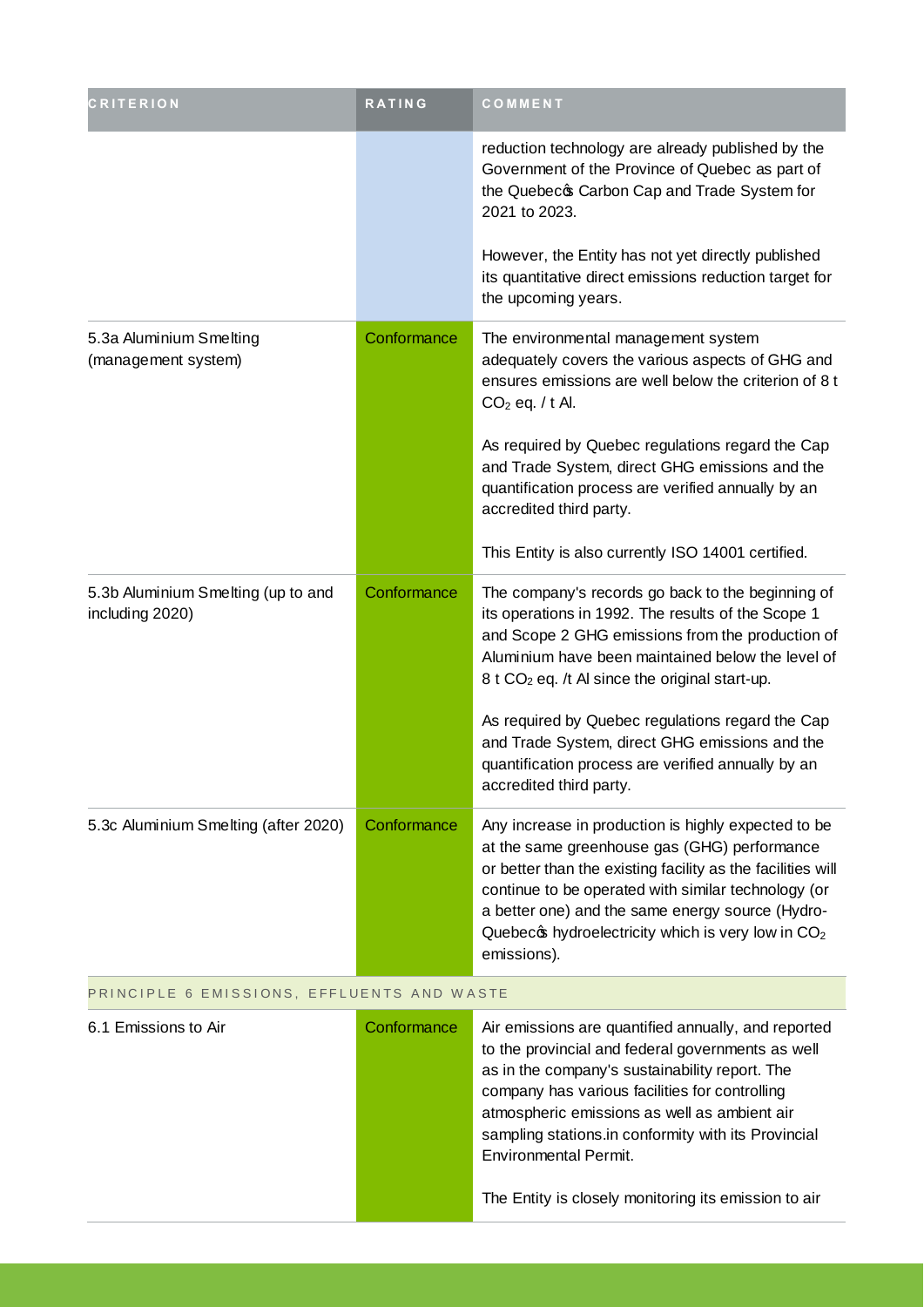| <b>CRITERION</b>                                                     | <b>RATING</b> | COMMENT                                                                                                                                                                                                                                                                                                                                                             |
|----------------------------------------------------------------------|---------------|---------------------------------------------------------------------------------------------------------------------------------------------------------------------------------------------------------------------------------------------------------------------------------------------------------------------------------------------------------------------|
|                                                                      |               | with the help of their environmental management<br>system (EMS) and preventive action plans are in<br>place to keep these emissions in conformance with<br>the legal requirements. This EMS is currently<br>certified to ISO 14001:2015.                                                                                                                            |
| 6.2 Discharges to Water                                              | Conformance   | No process water is released to the environment.                                                                                                                                                                                                                                                                                                                    |
|                                                                      |               | The runoff from the site is routed to a sedimentation<br>basin and sampling of the final effluent is carried<br>out continually. The results are reported monthly to<br>the provincial Ministry of Environment for the<br>purposes of the provincial Environmental Permit.<br>Annual results are also published in the company's<br>sustainable development report. |
| 6.3a Assessment and Management<br>of Spills and Leakage (assessment) | Conformance   | The Entity's procedure on risk management defines<br>the methodology and criteria for evaluating<br>environmental, health and safety (EHS) risks,<br>including spills and leaks that may contaminate air,<br>water and/or soil.                                                                                                                                     |
|                                                                      |               | The Entity is currently certified to ISO 14001:2015.                                                                                                                                                                                                                                                                                                                |
| 6.3b Assessment and Management<br>of Spills and Leakage (management) | Conformance   | Preventive maintenance programs are scheduled<br>and performed.                                                                                                                                                                                                                                                                                                     |
|                                                                      |               | Temporary shutdowns of air scrubbing equipment<br>are planned to reduce impacts on vegetation and<br>the community. A go-no-go process and<br>communication to stakeholders are in place.                                                                                                                                                                           |
|                                                                      |               | Inspections and monitoring with alarm detection are<br>carried out to detect spills or equipment failures.<br>Emergency Response Plans (ERP), including<br>disclosure to authorities, are in place in case of<br>equipment failure or spills.                                                                                                                       |
| 6.4a Reporting of Spills (immediate<br>disclosure)                   | Conformance   | Any spill or leak is declared to provincial and<br>federal governmental authorities. The follow-up with<br>the governmental agencies is carried out by the<br>Environment team of the Entity.                                                                                                                                                                       |
|                                                                      |               | Spills (if any), as well as planned and unplanned<br>equipment shut downs (air scrubbers and dust<br>collectors) are tracked and included in the monthly<br>and annual reports transmitted to the provincial<br>ministry of the Environment for the purposes of the<br>Provincial Environmental Permit of the Entity.                                               |
|                                                                      |               | For major planned shut downs on air scrubbers (to                                                                                                                                                                                                                                                                                                                   |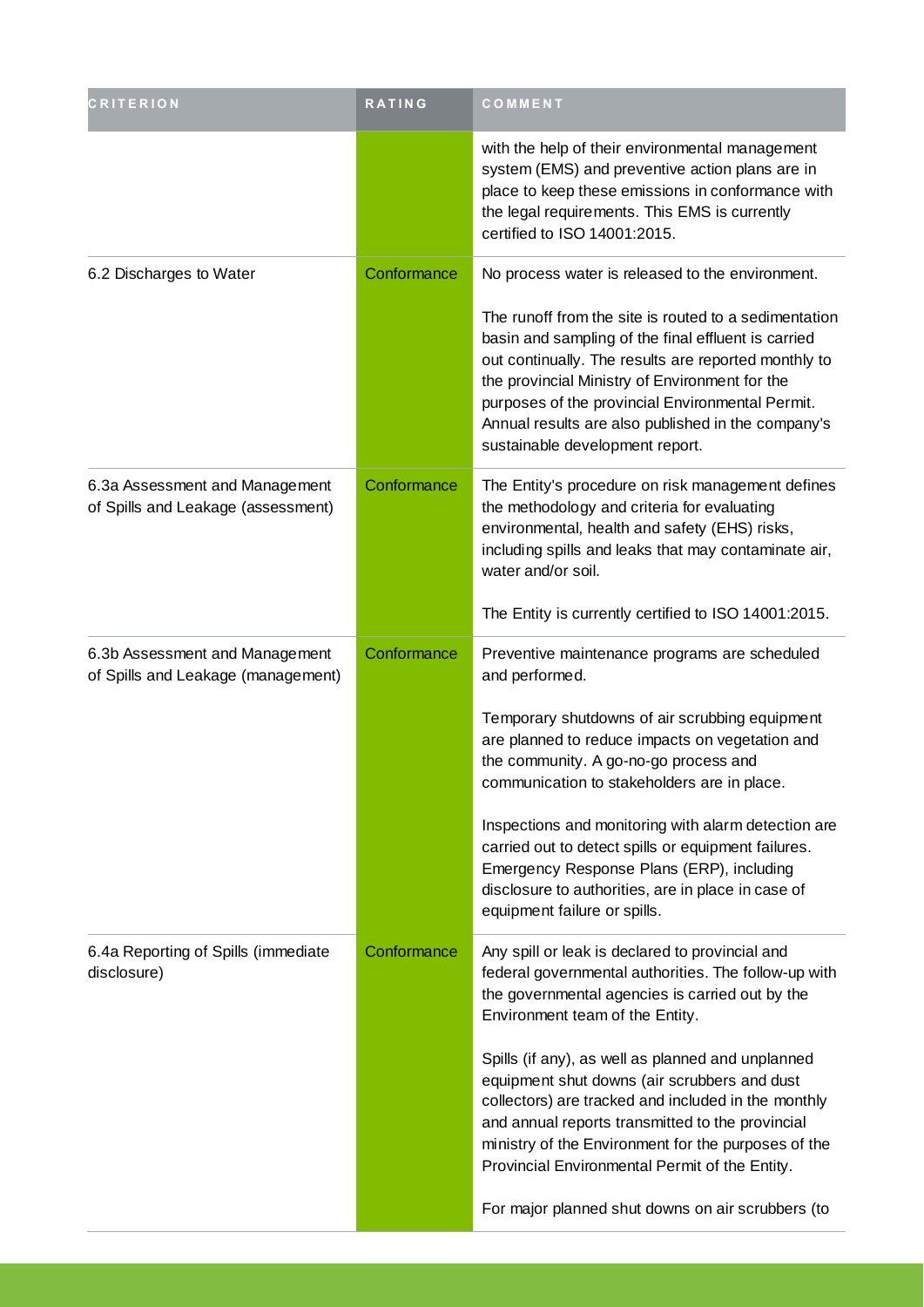| <b>CRITERION</b>                                    | <b>RATING</b>            | COMMENT                                                                                                                                                                                                                                     |
|-----------------------------------------------------|--------------------------|---------------------------------------------------------------------------------------------------------------------------------------------------------------------------------------------------------------------------------------------|
|                                                     |                          | ensure efficiency of the equipment in the long-<br>term), the Entity informs the local (municipal)<br>authorities and other stakeholders to explain the<br>reasons, anticipated impacts and mitigation<br>measures.                         |
| 6.4b Reporting of Spills (regular<br>reporting)     | Conformance              | The Entity has implemented the required<br>mechanisms in place to be able to publicly disclose<br>impact assessments of the spills (if any) and<br>remediation actions taken through its sustainability<br>report.                          |
|                                                     |                          | Spill management and Emergency Response Plans<br>(ERP) deployments or drills have been audited for<br>the purposes of ISO 14001. ERP Debriefing are<br>covering Impact Assessments of the spills (if any)<br>and remediation actions taken. |
| 6.5a Waste management and<br>reporting (strategy)   | Conformance              | According to the supplied evidence, the waste<br>management strategy is described in the waste<br>management plan and is based on the life cycle<br>analysis of residues and the principles of mitigation<br>hierarchy.                     |
|                                                     |                          | Projects and initiatives on waste reduction or<br>recycling are implemented to improve the<br>performance. The long-term objective is to have a<br>zero waste landfilled.                                                                   |
|                                                     |                          | The Entity has Golden Level Provincial Certification<br>since 2017 for its Waste Management plan. The<br>Entity uses a circular economy approach for their<br>waste management plan and is ISO 14001:2015<br>certified.                     |
| 6.5b Waste management and<br>reporting (disclosure) | Conformance              | Through its Sustainable Development Annual<br>report, the Entity discloses the summary of<br>hazardous and non-hazardous waste with the<br>disposal method.                                                                                 |
|                                                     |                          | In addition, Spent Pot Lining (SPL) is independently<br>reported from the other hazardous wastes of the<br>Entity.                                                                                                                          |
|                                                     |                          | The Entity 2018 sustainability report is available at:<br>https://www.alouette.com/en/the-<br>environment/sustainable-development-reports (see<br>page 6 for the wastes).                                                                   |
| 6.6a Bauxite Residue (storage<br>construction)      | <b>Not</b><br>Applicable | This criterion is not applicable to the Entity of<br>Certification Scope.                                                                                                                                                                   |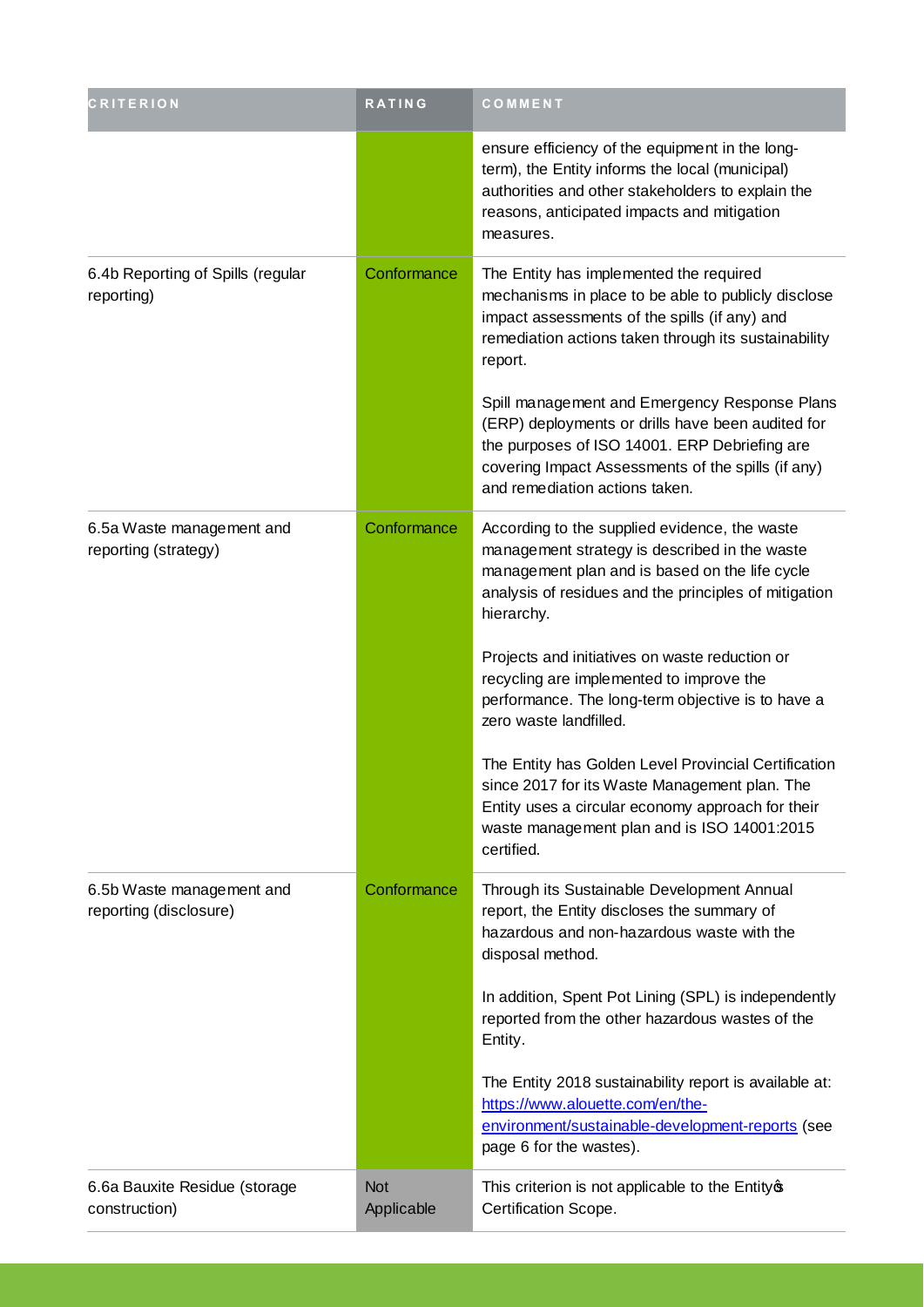| <b>CRITERION</b>                                          | <b>RATING</b>            | COMMENT                                                                                                                                                                                                                                                                                                                              |
|-----------------------------------------------------------|--------------------------|--------------------------------------------------------------------------------------------------------------------------------------------------------------------------------------------------------------------------------------------------------------------------------------------------------------------------------------|
| 6.6b Bauxite Residue (integrity<br>checks and controls)   | <b>Not</b><br>Applicable | This criterion is not applicable to the Entity of<br>Certification Scope.                                                                                                                                                                                                                                                            |
| 6.6c Bauxite Residue (water<br>discharge)                 | <b>Not</b><br>Applicable | This criterion is not applicable to the Entity of<br>Certification Scope.                                                                                                                                                                                                                                                            |
| 6.6d Bauxite Residue (marine and<br>aquatic environments) | <b>Not</b><br>Applicable | This criterion is not applicable to the Entity of<br>Certification Scope.                                                                                                                                                                                                                                                            |
| 6.6e Bauxite Residue (start of the art<br>technologies)   | <b>Not</b><br>Applicable | This criterion is not applicable to the Entity of<br>Certification Scope.                                                                                                                                                                                                                                                            |
| 6.6f Bauxite Residue (remediation)                        | <b>Not</b><br>Applicable | This criterion is not applicable to the Entity®<br>Certification Scope.                                                                                                                                                                                                                                                              |
| 6.7a Spent Pot Lining (SPL) (storage<br>and management)   | Conformance              | The Entity has been able to demonstrate its ability<br>to store and manage spent pot lining (SPL) in a<br>way that prevents the release or leachate of it to<br>the environment. Indeed, an approved building with<br>a certificate of authorization from the Provincial<br>Ministry of Environment allows a safe storage of<br>SPL. |
|                                                           |                          | A detailed procedure is followed to ensure the safe<br>loading/unloading operations and to minimize<br>particle emissions.                                                                                                                                                                                                           |
|                                                           |                          | Official quarterly inspections are conducted and<br>documented.                                                                                                                                                                                                                                                                      |
| 6.7b Spent Pot Lining (SPL)<br>(recovery and recycling)   | Conformance              | The Entity has been able to demonstrate its ability<br>to optimize processes for the recovery and<br>recycling of carbon and refractory materials from<br>spent pot lining (SPL).                                                                                                                                                    |
| 6.7c Spent Pot Lining (SPL)<br>(Untreated SPL)            | Conformance              | The Entity does not landfill untreated spent pot<br>lining (SPL) where there is the potential for adverse<br>environmental effects. Rather, SPL is stored inside<br>a controlled warehouse. There is no SPL landfilled<br>or stockpiled outside. All SPL is sent to an external<br>and approved SPL treatment plant.                 |
| 6.7d Spent Pot Lining (SPL) (review<br>of alternatives)   | Conformance              | The Entity does not landfill treated spent pot lining<br>(SPL) nor stockpile SPL. All SPL is sent to an<br>approved external SPL treatment plant. SPL<br>management plan is regularly reviewed.                                                                                                                                      |
|                                                           |                          | Treated SPL residue (the refractory portion) is<br>occasionally sent by the SPL treatment Plant to<br>authorised landfill sites or maybe also recycled or<br>valorised.                                                                                                                                                              |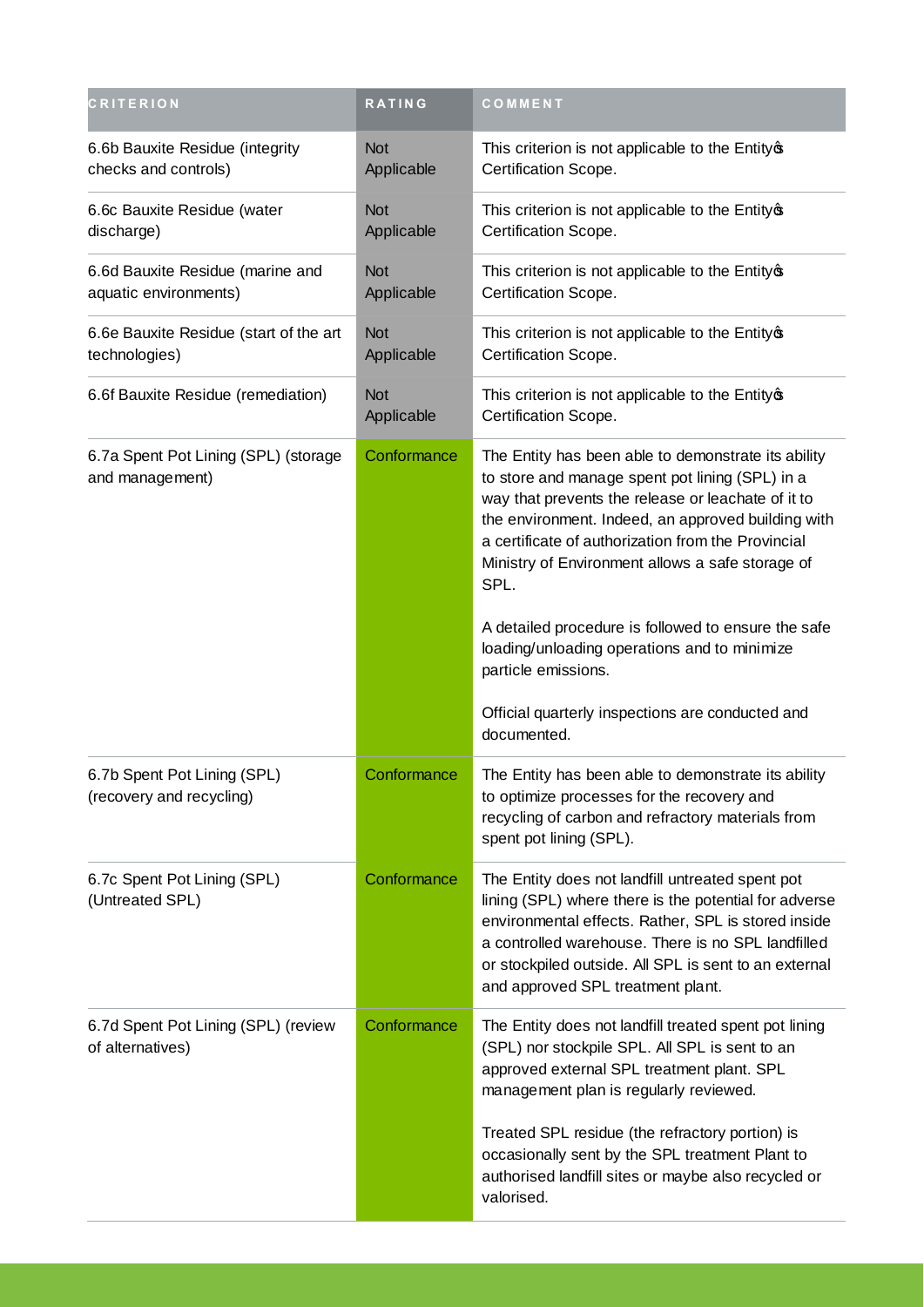| <b>CRITERION</b>                                                 | <b>RATING</b> | COMMENT                                                                                                                                                                                                                                                                                 |
|------------------------------------------------------------------|---------------|-----------------------------------------------------------------------------------------------------------------------------------------------------------------------------------------------------------------------------------------------------------------------------------------|
| 6.7e Spent Pot Lining (SPL) (marine<br>and aquatic environments) | Conformance   | The Entity does not discharge spent pot lining<br>(SPL) into the environment, including marine or<br>aquatic environments. The SPL management plan<br>has been audited for years for the purpose of the<br>ISO 14001 certification.                                                     |
| 6.8a Dross (recovery)                                            | Conformance   | According to the supplied evidence, internal<br>recycling of dross is privileged.<br>The other portion of dross is recycled by external<br>specialized and authorized firms. The recovery rate<br>of aluminium and other dross residues is<br>maximized depending on the mandated firm. |
| 6.8b Dross (recycling)                                           | Conformance   | The Entity maximizes the recycling of treated dross<br>residues.<br>In some cases, 100% of the residue is recycled<br>while in other situations, a small fraction is buried in<br>authorized sites.                                                                                     |
| 6.8c Dross (review of alternatives)                              | Conformance   | The Entity does review alternative options to<br>landfilling of dross residues. In addition, a strategic<br>management plan is implemented to reduce landfill<br>and technological improvements are currently going<br>on.                                                              |
| PRINCIPLE 7 WATER STEWARDSHIP                                    |               |                                                                                                                                                                                                                                                                                         |
| 7.1a Water assessment (mapping)                                  | Conformance   | A life cycle assessment has been performed on the<br>water usage for the site. Water is totally provided<br>by the municipal pumping systems.                                                                                                                                           |
|                                                                  |               | The water is used mostly as cooling water for the<br>process and for domestic purposes.                                                                                                                                                                                                 |
|                                                                  |               | The Entity does not own nor control any<br>hydropower facility or directly withdraw fresh or<br>underground water for operational or domestic<br>reasons. The only groundwater withdrawal is in<br>non-significant quantities for the purpose of the<br>environmental monitoring.       |
| 7.1b Water assessment (risk<br>assessment)                       | Conformance   | The water life cycle assessment helps to<br>demonstrate the following. All process cooling<br>water is sent the two Fume Treatment Centres<br>(CTF: the Fume Scrubbers).                                                                                                                |
|                                                                  |               | There is no process effluent discharged to the<br>environment or to any sewer. All run-off water is<br>collected and treated in a settling pond and<br>monitored before discharging into the St-Laurent                                                                                 |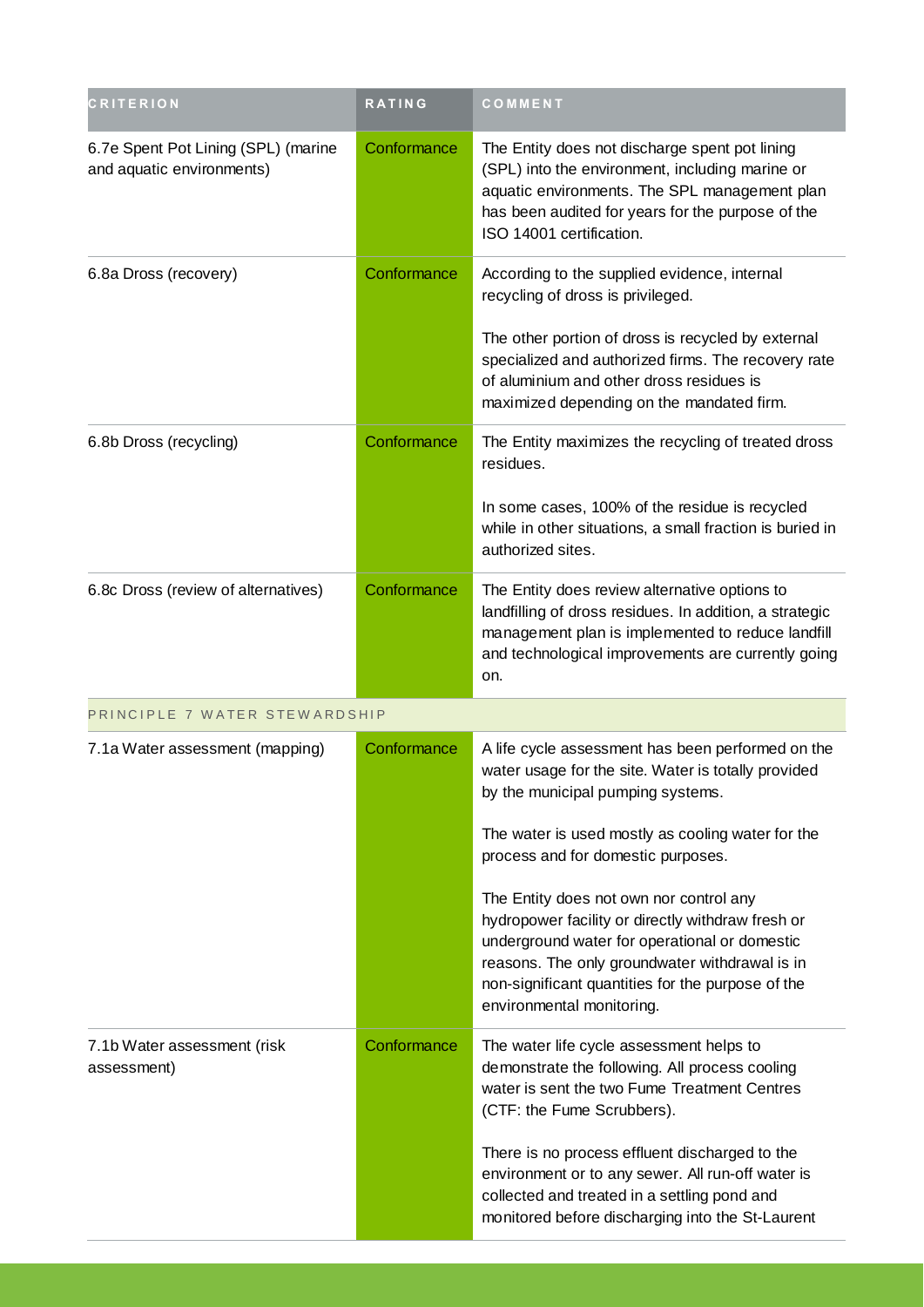| <b>CRITERION</b>                            | <b>RATING</b> | COMMENT                                                                                                                                                                                                        |
|---------------------------------------------|---------------|----------------------------------------------------------------------------------------------------------------------------------------------------------------------------------------------------------------|
|                                             |               | Gulf.                                                                                                                                                                                                          |
|                                             |               | Domestic effluents are collected and disposed into<br>the city wastewater treatment facility, next to the<br>plant.                                                                                            |
|                                             |               | Globally, the Entity of site and facilities have no<br>significant influence or material risk on water quality<br>in the watersheds of the area of influence.                                                  |
| 7.2a Water management<br>(management plans) | Conformance   | The water management procedure of the Entity<br>includes a monitoring of the run-off water collected<br>and discharged as well as underground water.                                                           |
|                                             |               | The Entity reports these results to the Provincial<br>Ministry of Environment for the purposes of the<br>Provincial Environmental Permit.                                                                      |
|                                             |               | Globally, the Entity of site and facilities have no<br>significant influence or material risk on water quality<br>in the watersheds of the area of influence.                                                  |
| 7.2b Water management (monitoring)          | Conformance   | The monitoring of the effectiveness of the water<br>management plan is performed through the<br>monitoring of the results of the run-off effluent,<br>making sure they stay below the regulatory limits.       |
|                                             |               | All data and exceedances, if any, are reported and<br>corrected as prescribed by the environmental<br>permit. The data show the effectiveness of the<br>plans.                                                 |
| 7.3 Disclosure of water usage and<br>risks  | Conformance   | A summary of the water data is included in annual<br>sustainability reports presented to the different<br>stakeholders.                                                                                        |
|                                             |               | The water consumption does not present a<br>significant impact, as all process water is reused<br>internally.                                                                                                  |
|                                             |               | The water consumption and the run-off water<br>results are presented in the 2018 sustainability<br>report at https://www.alouette.com/en/the-<br>environment/sustainable-development-reports (see<br>page 10). |
|                                             |               | Globally, the Entity of site and facilities have no<br>significant influence or material risk on water quality<br>in the watersheds of the area of influence.                                                  |
| PRINCIPLE 8 BIODIVERSITY                    |               |                                                                                                                                                                                                                |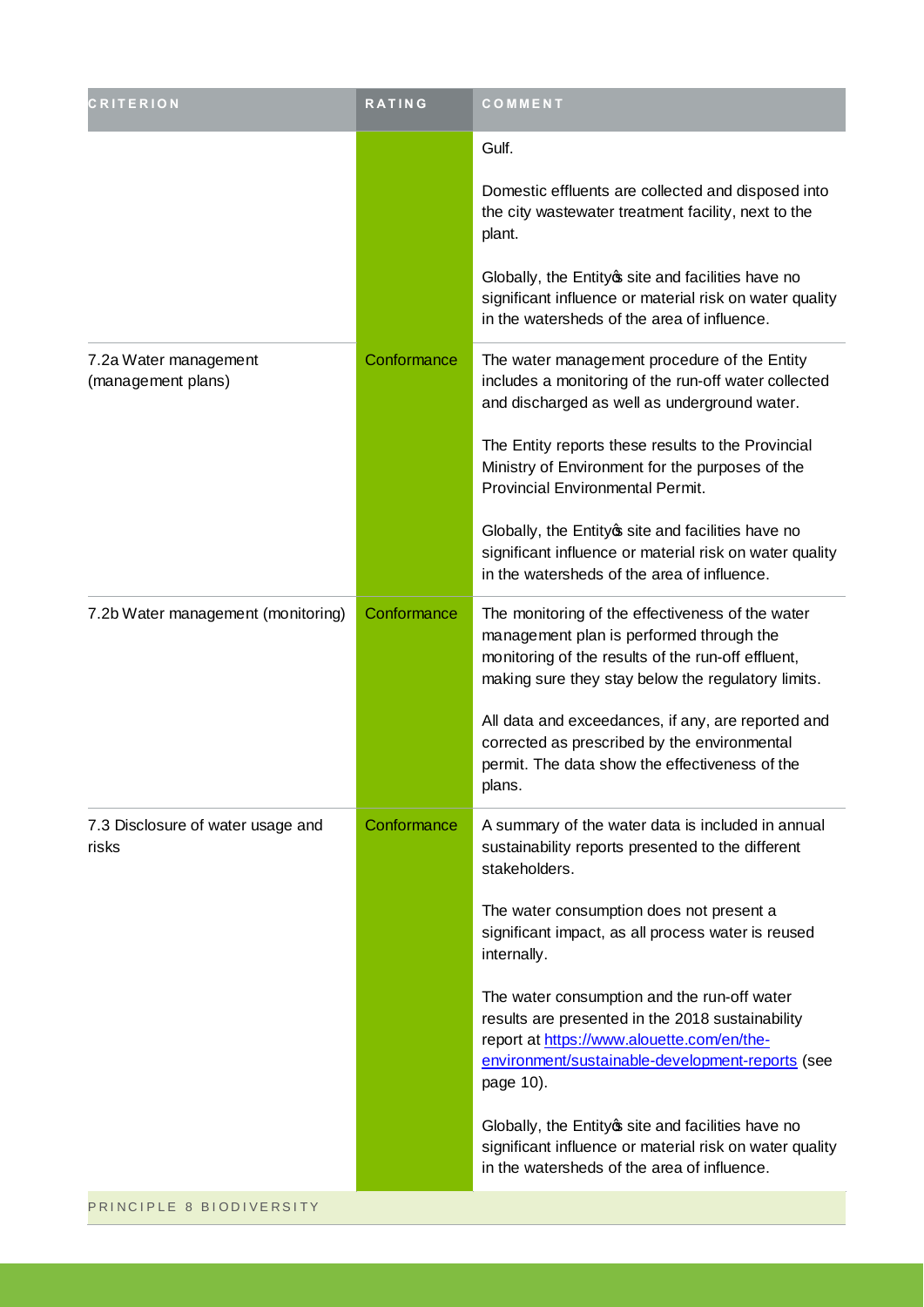| <b>CRITERION</b>                                                           | <b>RATING</b> | COMMENT                                                                                                                                                                                                                                                                                                               |
|----------------------------------------------------------------------------|---------------|-----------------------------------------------------------------------------------------------------------------------------------------------------------------------------------------------------------------------------------------------------------------------------------------------------------------------|
| 8.1 Biodiversity assessment                                                | Conformance   | Full impacts assessment studies were conducted<br>by a third party in 1989 for Phase 1 and in 2002 for<br>Phase 2 expansion projects. In 2009, a new study<br>was performed for a potential expansion project.                                                                                                        |
|                                                                            |               | The risk studies on biodiversity demonstrated the<br>absence of threatened or vulnerable species in the<br>area of influence.                                                                                                                                                                                         |
| 8.2a Biodiversity management<br>(biodiversity action plans)                | Conformance   | The biodiversity action plan (BAP) is driven by the<br>provincial environmental permit, which requires the<br>monitoring of all potential impact factors on<br>biodiversity.                                                                                                                                          |
|                                                                            |               | Surveys and monitoring are conducted annually<br>with the use of bio-indicators. In addition, an<br>ambient air monitoring program covers the area of<br>influence. No impacts have been noted so far. A<br>voluntary annual inspection of targeted vegetation<br>is also implemented by the Entity.                  |
| 8.2b Biodiversity management<br>(consultation and mitigation<br>hierarchy) | Conformance   | The biodiversity action plan meets the criterion as<br>the main stakeholder concerned, the Provincial<br>Ministry of Environment, did develop the<br>specifications and requirements of the monitoring<br>programs. Impact assessments were subject to<br>public consultations, before construction and<br>expansion. |
|                                                                            |               | The Entity approach is respecting the Mitigation<br>Hierarchy as avoidance and minimisation measures<br>are already in place. Up to now, rehabilitation,<br>restoration or offsetting measures were not<br>required.                                                                                                  |
| 8.2c Biodiversity management<br>(reporting)                                | Conformance   | A summary of the results of the ambient air and<br>impacts on the biodiversity are presented in annual<br>sustainability reports.                                                                                                                                                                                     |
|                                                                            |               | The report was also shared with the stakeholders<br>and is available at https://www.alouette.com/en/the-<br>environment/sustainable-development-reports (see<br>pages 11 and 12).                                                                                                                                     |
| 8.3 Alien Species                                                          | Conformance   | The Entity has implemented a procedure to<br>manage the risk of alien species introduction,<br>mainly related to foreign packaging materials.                                                                                                                                                                         |
|                                                                            |               | The Entity requires that all vessels are certified by<br>Rightship Approval and follow the International                                                                                                                                                                                                              |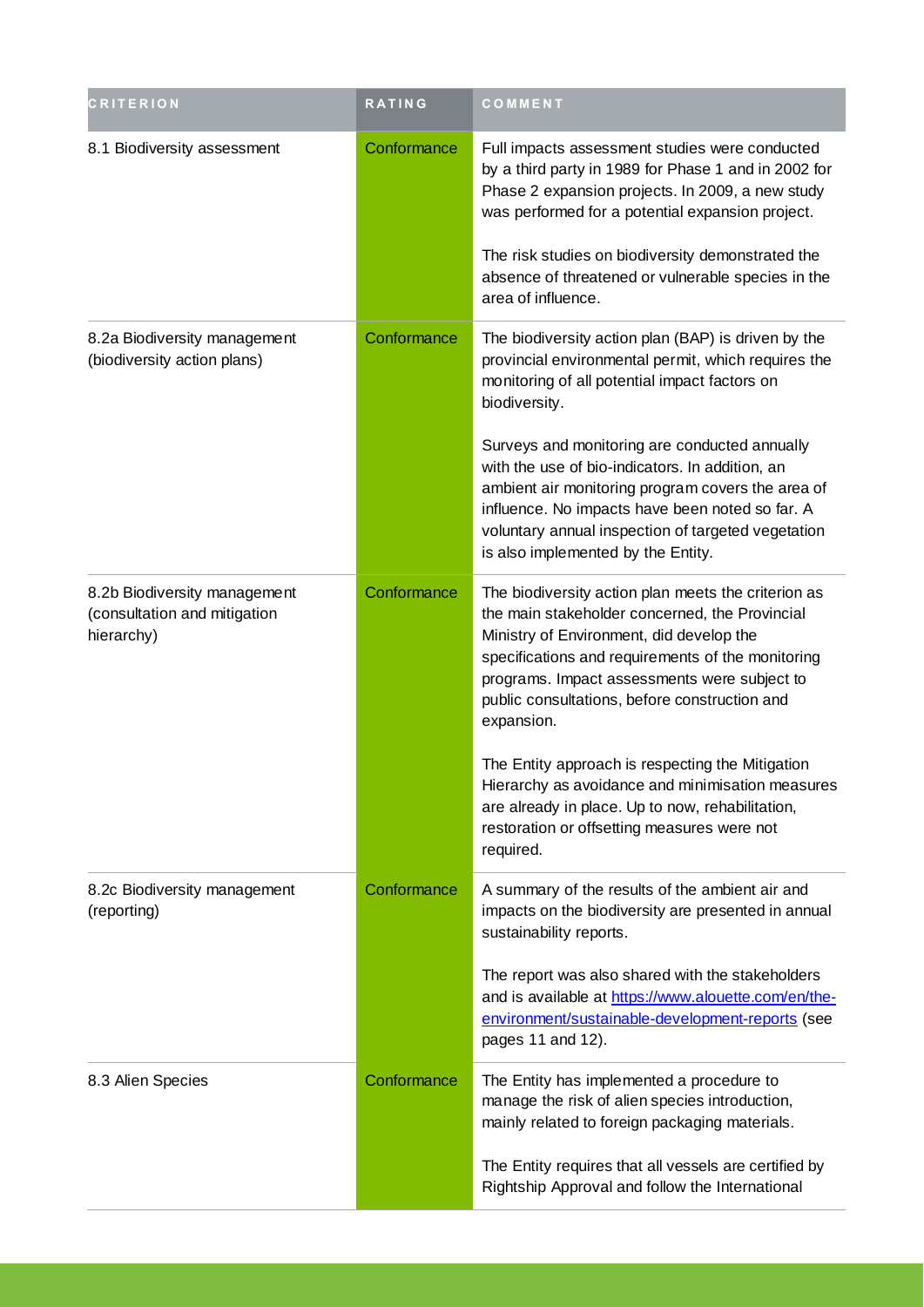| <b>CRITERION</b>                                                                         | <b>RATING</b>            | COMMENT                                                                                                                                                                                                                                                                                                                                                                                                                                                                                   |
|------------------------------------------------------------------------------------------|--------------------------|-------------------------------------------------------------------------------------------------------------------------------------------------------------------------------------------------------------------------------------------------------------------------------------------------------------------------------------------------------------------------------------------------------------------------------------------------------------------------------------------|
|                                                                                          |                          | Marine Organization (IMO) procedures for the<br>ballast water.                                                                                                                                                                                                                                                                                                                                                                                                                            |
| 8.4a Commitment to %No Go+in<br>World Heritage properties<br>(exploration and new mines) | <b>Not</b><br>Applicable | This criterion is not applicable to the Entity of<br>Certification Scope.                                                                                                                                                                                                                                                                                                                                                                                                                 |
| 8.4b Commitment to %No Go+in<br>World Heritage properties (existing<br>operations)       | <b>Not</b><br>Applicable | This criterion is not applicable to the Entity of<br>Certification Scope.                                                                                                                                                                                                                                                                                                                                                                                                                 |
| 8.5a Mine rehabilitation (best<br>available techniques)                                  | <b>Not</b><br>Applicable | This criterion is not applicable to the Entity of<br>Certification Scope.                                                                                                                                                                                                                                                                                                                                                                                                                 |
| 8.5b Mine rehabilitation (financial<br>provisions)                                       | <b>Not</b><br>Applicable | This criterion is not applicable to the Entity®<br>Certification Scope.                                                                                                                                                                                                                                                                                                                                                                                                                   |
| PRINCIPLE 9 HUMAN RIGHTS                                                                 |                          |                                                                                                                                                                                                                                                                                                                                                                                                                                                                                           |
| 9.1a Human Rights Due Diligence<br>(policy)                                              | Conformance              | The Entity puts diligent efforts to respect human<br>rights in ways appropriate to its size and<br>circumstances. Those efforts include: the<br>implementation of a respectful workplace policy, a<br>procedure for behaviour management, the setup of<br>an advisory committee, as well as the code of<br>conduct of business by the Entity's employees.<br>Furthermore, the respectful workplace policy<br>explicitly refers to the Canadian Charter of Rights<br>and Freedoms of 1982. |
| 9.1b Human Rights Due Diligence<br>(process)                                             | Conformance              | The Entity puts diligent efforts to respect human<br>rights in ways appropriate to its size and<br>circumstances. Those efforts include: the<br>implementation of a respectful workplace policy, a<br>procedure for behaviour management, the setup of<br>an advisory committee, as well as the code of<br>conduct of business by the Entity's employees.<br>Furthermore, the respectful workplace policy<br>explicitly refers to the Canadian Charter of Rights<br>and Freedoms of 1982. |
| 9.1c Human Rights Due Diligence<br>(remediation)                                         | Conformance              | The Entity puts diligent efforts to respect human<br>rights in ways appropriate to its size and<br>circumstances. Those efforts include: the<br>implementation of a respectful workplace policy, a<br>procedure for behaviour management, the setup of<br>an advisory committee, as well as the code of                                                                                                                                                                                   |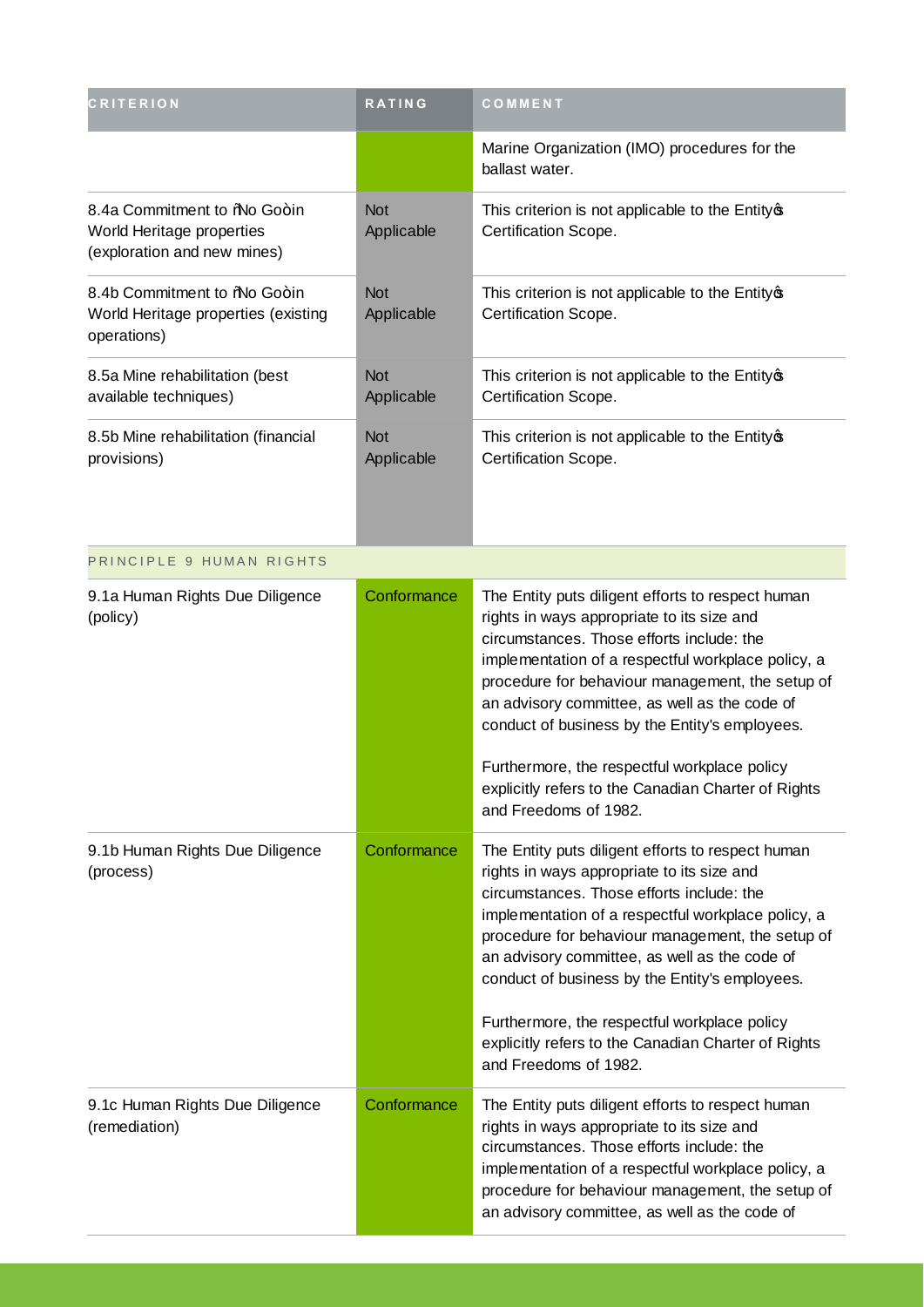| <b>CRITERION</b>                                | <b>RATING</b> | COMMENT                                                                                                                                                                                                                                                                                                                                                 |
|-------------------------------------------------|---------------|---------------------------------------------------------------------------------------------------------------------------------------------------------------------------------------------------------------------------------------------------------------------------------------------------------------------------------------------------------|
|                                                 |               | conduct of business by the Entity's employees.                                                                                                                                                                                                                                                                                                          |
|                                                 |               | Furthermore, the respectful workplace policy<br>explicitly refers to the Canadian Charter of Rights<br>and Freedoms of 1982.                                                                                                                                                                                                                            |
| 9.2 Womeno Rights                               | Conformance   | The Entity implements the necessary policies,<br>processes or mechanisms to ensure respect for the<br>right and interests of women.                                                                                                                                                                                                                     |
|                                                 |               | Moreover, the code of conduct of business by the<br>Entity's employees as well as the respectful<br>workplace policy or the procedure for behaviour<br>management further contribute in ensuring the<br>respect for the right and interests of women.                                                                                                   |
| 9.3 Indigenous Peoples                          | Conformance   | The Entity does what is necessary to consult and<br>cooperate in good faith with the local native<br>community.                                                                                                                                                                                                                                         |
|                                                 |               | Indigenous peoples are consulted each time the<br>Entity puts forward an initiative, including land use,<br>manpower issues (employability), economic<br>opportunities and presence in the community.                                                                                                                                                   |
|                                                 |               | Permanent communication channels are<br>implemented between the Entity and the band<br>council.                                                                                                                                                                                                                                                         |
| 9.4 Free, Prior, and Informed<br>Consent (FPIC) | Conformance   | The Entity does what is necessary in order to<br>obtain free, prior and informed consent (FPIC) of<br>the local native community prior to the approval of<br>any project affecting their lands or territories and<br>other resources.                                                                                                                   |
| 9.5 Cultural and sacred heritage                | Conformance   | Considering the fact that no human presence nor<br>socio-economic activities were impacted on the<br>Marconi Peninsula during the establishment of the<br>factory and its expansion, and that no heritage,<br>sacred or cultural site was thus incidentally<br>impacted, no specific action was required from the<br>Entity to avoid or remedy impacts. |
|                                                 |               | However, permanent communication channels are<br>implemented between the Entity and the band<br>council.                                                                                                                                                                                                                                                |
| 9.6a Resettlements (avoid or<br>minimise)       | Conformance   | The environmental impact assessments<br>demonstrate that the plant is located in an industrial<br>sector dedicated to heavy industry and complies<br>with the development plan and zoning plan of the                                                                                                                                                   |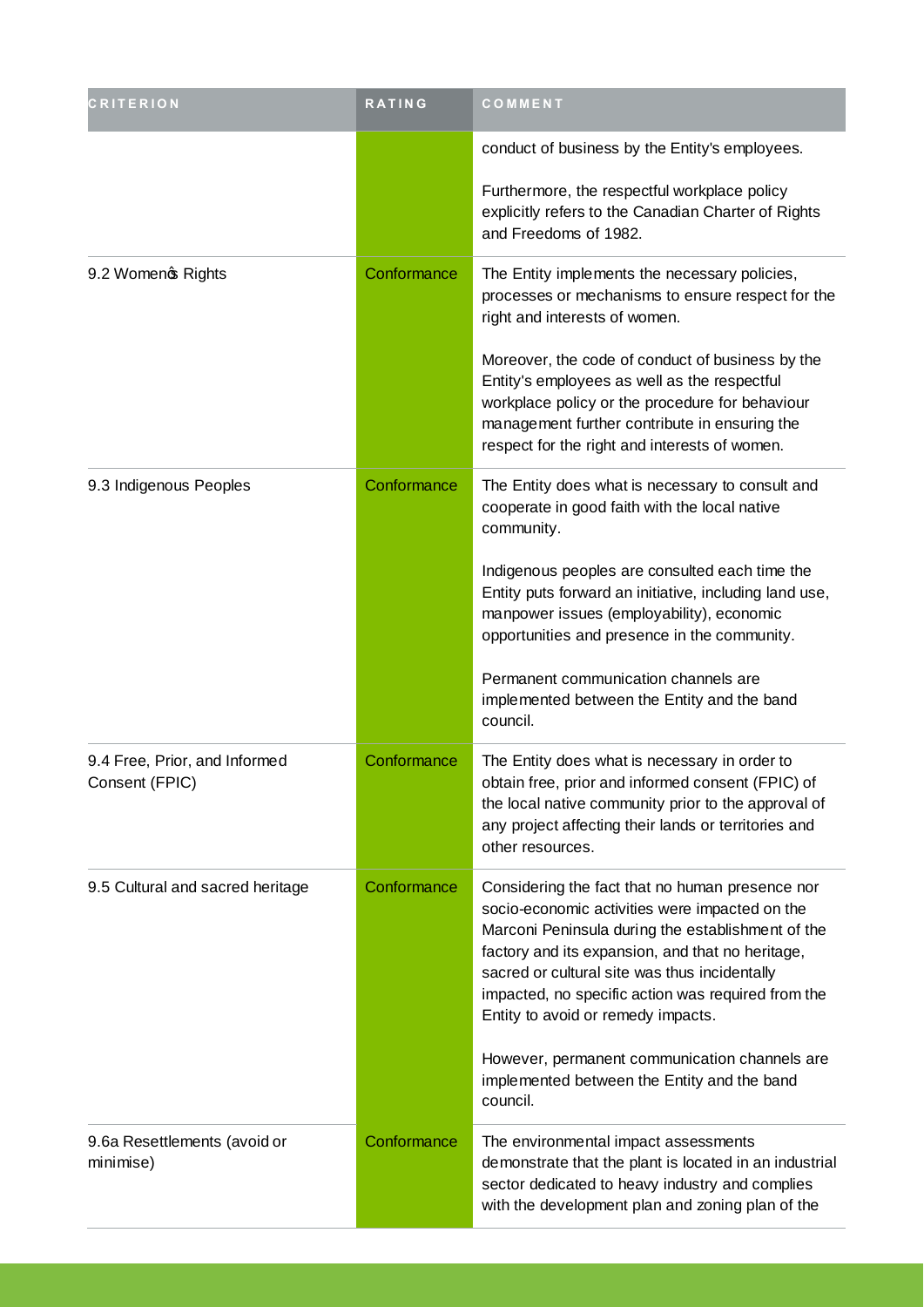| <b>CRITERION</b>                                 | <b>RATING</b> | COMMENT                                                                                                                                                                                                                                                                                                                                                                                                                      |
|--------------------------------------------------|---------------|------------------------------------------------------------------------------------------------------------------------------------------------------------------------------------------------------------------------------------------------------------------------------------------------------------------------------------------------------------------------------------------------------------------------------|
|                                                  |               | City of Sept-Îles (Province of Quebec).                                                                                                                                                                                                                                                                                                                                                                                      |
|                                                  |               | No significant impact on land use was found.                                                                                                                                                                                                                                                                                                                                                                                 |
| 9.6b Resettlements (where<br>unavoidable)        | Conformance   | Since no displacement or relocation of human<br>activities has occurred or is foreseen, there is no<br>resettlement action plan required for any project or<br>current operations.                                                                                                                                                                                                                                           |
|                                                  |               | The closest community lives 14 km from the plant.<br>There are no neighbours, recreational or<br>commercial activities around the Entity's site,<br>except for some port activities.                                                                                                                                                                                                                                         |
| 9.7a Local Communities (rights and<br>interests) | Conformance   | The Entity demonstrated that it respects the legal<br>and customary rights and interests of local<br>communities through the impact study associated<br>with the most recent expansion of the plant.                                                                                                                                                                                                                         |
|                                                  |               | Stakeholdersqgroup representatives including the<br>first nations have been met in interview for the<br>purposes of this ASI-PS Certification Audit.                                                                                                                                                                                                                                                                         |
| 9.7b Local Communities (impacts)                 | Conformance   | The Entity prevents and addresses any adverse<br>impacts on local community livelihoods (through its<br>participation in the Environmental Monitoring<br>Observatory of Sept-Îles Bay<br>http://baie.septiles.ca/index.php (available only in<br>French) and the Air Quality Round Table of Sept-<br>Îles (http://air.septiles.ca/index.php) (available only<br>in French or the most recent external perception<br>survey). |
| 9.7c Local Communities (livelihoods)             | Conformance   | The Entity demonstrated that it explores with local<br>communities opportunities to respect and support<br>their livelihoods (through its support to economic<br>development organizations, particularly with<br>respect to initiatives highlighting the expertise of<br>aboriginal businesses).                                                                                                                             |
|                                                  |               | Stakeholdersqgroup representatives including the<br>first nations have been met in interview for the<br>purposes of this ASI-PS Certification audit.                                                                                                                                                                                                                                                                         |
| 9.8 Conflict-Affected and High-Risk<br>Areas     | Conformance   | The Entity does not contribute to armed conflict nor<br>human rights abuses in conflict-affected and high-<br>risk areas.                                                                                                                                                                                                                                                                                                    |
|                                                  |               | The Entity's site is not located in a conflict or high-<br>risk area, as Canada has been assessed as a low<br>risk country. The Entity has provision to prevent                                                                                                                                                                                                                                                              |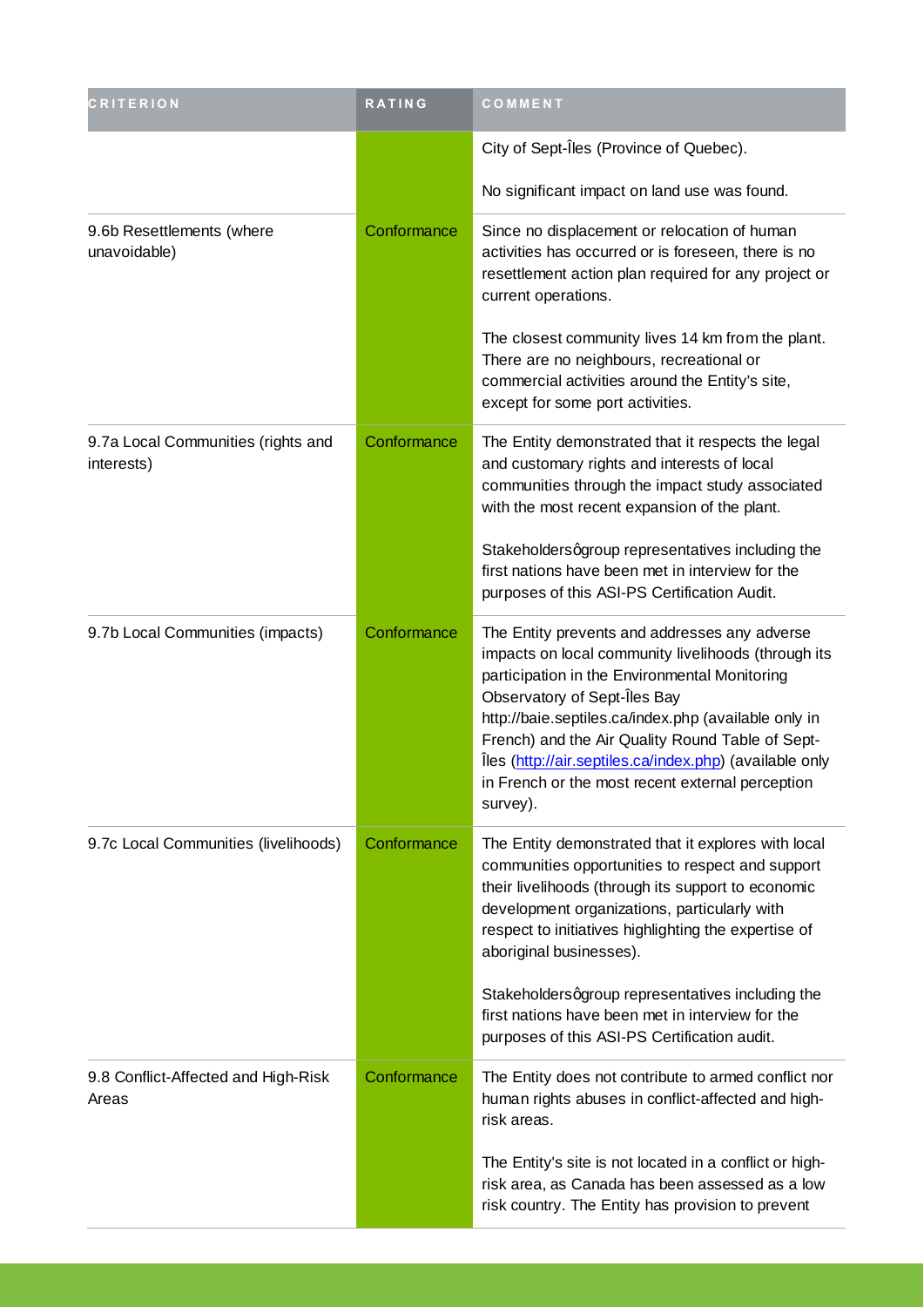| <b>CRITERION</b>                                                                               | <b>RATING</b> | COMMENT                                                                                                                                                                                                                                                                                                                                            |
|------------------------------------------------------------------------------------------------|---------------|----------------------------------------------------------------------------------------------------------------------------------------------------------------------------------------------------------------------------------------------------------------------------------------------------------------------------------------------------|
|                                                                                                |               | supplying raw materials in conflict-affected and<br>high-risk areas.                                                                                                                                                                                                                                                                               |
| 9.9 Security practice                                                                          | Conformance   | A private contractor manages the site security. An<br>internal procedure describes the control and access<br>process to the site.                                                                                                                                                                                                                  |
|                                                                                                |               | The Emergency Response Plan covers the security<br>of the site. Security practices follow recognised<br>good standards.                                                                                                                                                                                                                            |
| PRINCIPLE 10 LABOUR RIGHTS                                                                     |               |                                                                                                                                                                                                                                                                                                                                                    |
| 10.1a Freedom of Association and<br>Right to Collective Bargaining<br>(freedom of association) | Conformance   | The Entity has demonstrated that it respects the<br>rights of workers to associate freely and collectively<br>bargain. Entity's workers aren't associated in a<br>union but rather negotiate their working conditions<br>through an Advisory Committee. Members of the<br>committee consist mainly of elected representatives<br>from the workers. |
|                                                                                                |               | Members of the Advisory Committee have been<br>independently interviewed from the management<br>for the purposes of this ASI-PS Certification Audit.                                                                                                                                                                                               |
| 10.1b Freedom of Association and<br>Right to Collective Bargaining<br>(collective bargaining)  | Conformance   | The operation of the Advisory Committee is<br>enshrined in a reference manual (confidential<br>document). Minutes from the meetings of this<br>committee are all made accessible to employees<br>via an internal diffusion through the Portal (the<br>Intranet site for the Entity of employees).                                                  |
|                                                                                                |               | All collective bargaining processes are<br>implemented through the Advisory Committee.                                                                                                                                                                                                                                                             |
| 10.1c Freedom of Association and<br>Right to Collective Bargaining<br>(alternative means)      | Conformance   | The Entity does not operate in a country where<br>applicable law restricts the right to freedom of<br>association and collective bargaining.                                                                                                                                                                                                       |
|                                                                                                |               | Entity's workers aren't associated with a union but<br>rather negotiate their working conditions through an<br>Advisory Committee.                                                                                                                                                                                                                 |
| 10.2a Child Labour (minimum age)                                                               | Conformance   | The Entity has demonstrated not to engage in nor<br>support child labour. The basic minimum age to<br>work for the Entity is 18 years old. All student jobs<br>or internships are paid, and a basic training or<br>mentoring program is offered to all new temporary<br>employees.                                                                 |
|                                                                                                |               | Considering the above as well as the laws and<br>regulations applicable to the Province of Québec                                                                                                                                                                                                                                                  |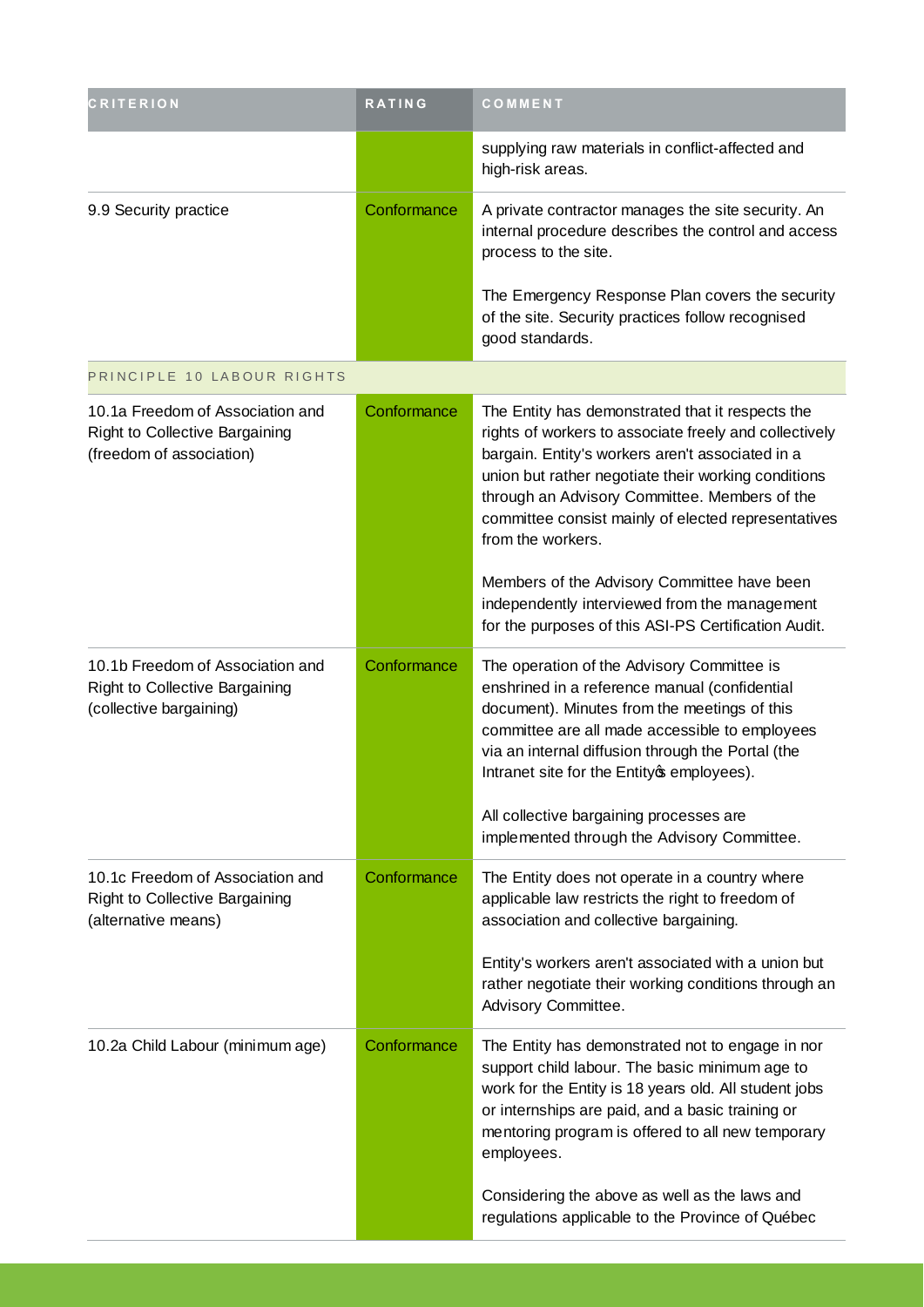| <b>CRITERION</b>                                  | RATING      | COMMENT                                                                                                                                                                                                                                                                                                     |
|---------------------------------------------------|-------------|-------------------------------------------------------------------------------------------------------------------------------------------------------------------------------------------------------------------------------------------------------------------------------------------------------------|
|                                                   |             | and Canada in terms of labour law, the risk of using<br>or supporting child labour is thus significantly<br>attenuated.                                                                                                                                                                                     |
| 10.2b Child Labour (hazardous)                    | Conformance | The Entity has demonstrated not to engage in nor<br>support child labour. The basic minimum age to<br>work for the Entity is 18 years old. All student jobs<br>or internships are paid, and a basic training or<br>mentoring program is offered to all new temporary<br>employees.                          |
|                                                   |             | Considering the above as well as the laws and<br>regulations applicable to the Province of Québec<br>and Canada in terms of labour law, the risk of using<br>or supporting child labour is thus significantly<br>attenuated.                                                                                |
| 10.2c Child Labour (worst forms)                  | Conformance | The Entity has demonstrated not to engage in nor<br>support child labour. The basic minimum age to<br>work for the Entity is 18 years old. All student jobs<br>or internships are paid, and a basic training or<br>mentoring program is offered to all new temporary<br>employees.                          |
|                                                   |             | Considering the above as well as the laws and<br>regulations applicable to the Province of Québec<br>and Canada in terms of labour law, the risk of using<br>or supporting child labour is thus significantly<br>attenuated.                                                                                |
| 10.3a Forced Labour (human<br>trafficking)        | Conformance | The Entity implements human resources best<br>practices. There is no forced labour in the Entity<br>and no human trafficking. Forced labour and<br>human trafficking are strictly forbidden in the<br>Province of Québec and in Canada.                                                                     |
|                                                   |             | The Entity has demonstrated not to engage in nor<br>support the use of forced labour. Several<br>procedures have been developed by the Human<br>Resources Department in order to demonstrate its<br>compliance with applicable labour laws and<br>regulations of the Province of Québec and from<br>Canada. |
| 10.3b Forced Labour (deposits, fees,<br>advances) | Conformance | The Entity has demonstrated that it does not<br>require any form of deposit, recruitment fee or<br>equipment advance, thus meeting the criterion.                                                                                                                                                           |
|                                                   |             | The Entity has demonstrated not to engage in nor<br>support the use of forced labour. Several<br>procedures have been developed by the Human                                                                                                                                                                |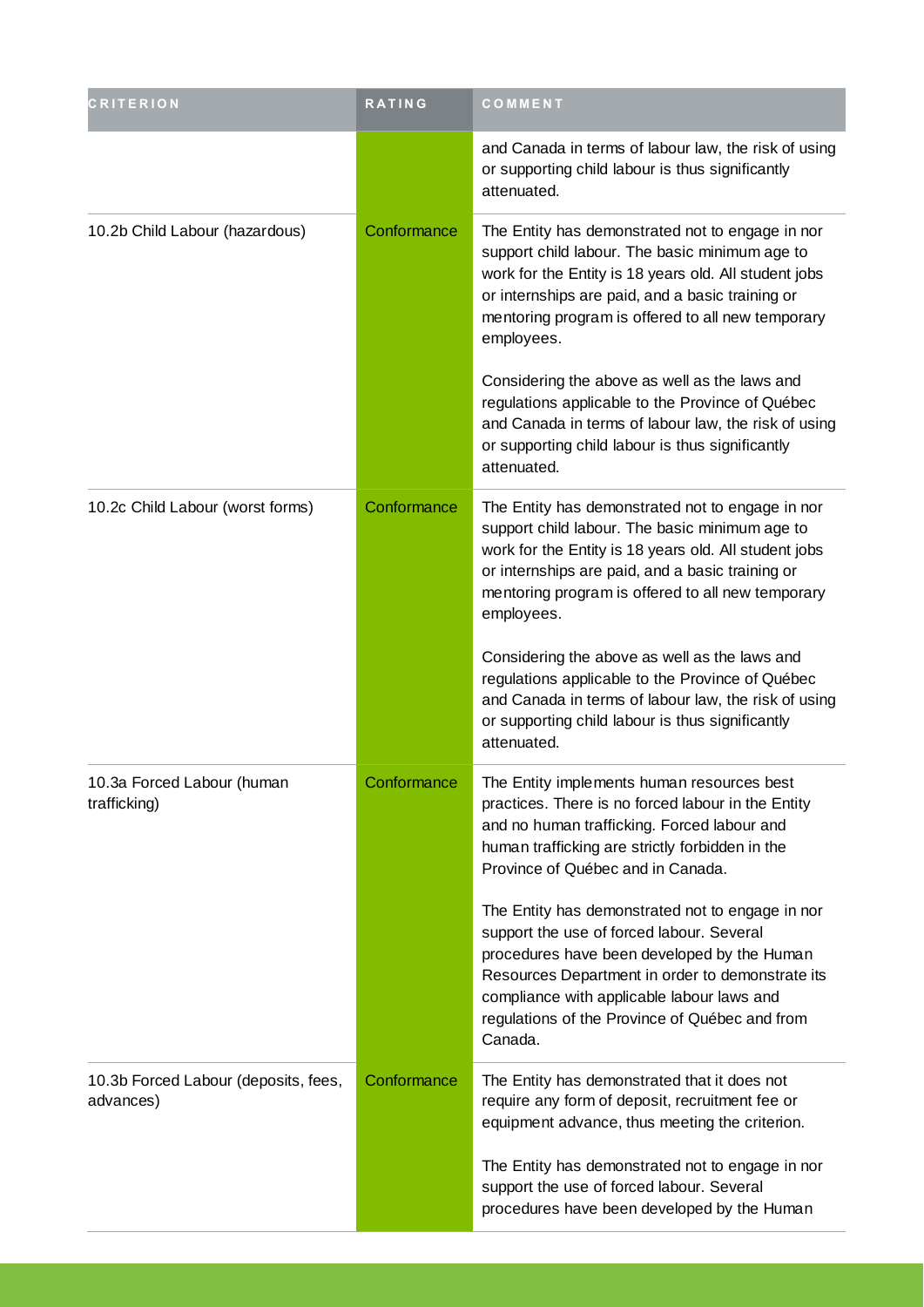| <b>CRITERION</b>                                                             | <b>RATING</b> | COMMENT                                                                                                                                                                                                                                                                                                     |
|------------------------------------------------------------------------------|---------------|-------------------------------------------------------------------------------------------------------------------------------------------------------------------------------------------------------------------------------------------------------------------------------------------------------------|
|                                                                              |               | Resources Department in order to demonstrate its<br>compliance with applicable labour laws and<br>regulations of the Province of Québec and from<br>Canada.                                                                                                                                                 |
| 10.3c Forced Labour (migrant<br>workers)                                     | Conformance   | The Entity has demonstrated its ability to meet this<br>criterion as it does not require any form lodging<br>deposit or security payment.                                                                                                                                                                   |
|                                                                              |               | The Entity has demonstrated not to engage in nor<br>support the use of forced labour. Several<br>procedures have been developed by the Human<br>Resources Department in order to demonstrate its<br>compliance with applicable labour laws and<br>regulations of the Province of Québec and from<br>Canada. |
| 10.3d Forced Labour (debt bondage)                                           | Conformance   | The Entity has demonstrated not to engage in, nor<br>support the use of forced labour, including holding<br>workers in debt bondage or forcing them to work in<br>order to pay off a debt.                                                                                                                  |
|                                                                              |               | The Entity has demonstrated not to engage in nor<br>support the use of forced labour. Several<br>procedures have been developed by the Human<br>Resources Department in order to demonstrate its<br>compliance with applicable labour laws and<br>regulations of the Province of Québec and from<br>Canada. |
| 10.3e Forced Labour (freedom of<br>movement)                                 | Conformance   | The Entity does not unreasonably restrict the<br>freedom of movement of workers and there is no<br>on-site housing.                                                                                                                                                                                         |
|                                                                              |               | The Entity has demonstrated not to engage in nor<br>support the use of forced labour. Several<br>procedures have been developed by the Human<br>Resources Department in order to demonstrate its<br>compliance with applicable labour laws and<br>regulations of the Province of Quebec and from<br>Canada. |
| 10.3f Forced Labour (retention of<br>identity papers, permits, certificates) | Conformance   | The Entity does not take any original identity paper,<br>work permit, travel document or training certificates.<br>All personal human resources files remain<br>accessible to the concerned employee during<br>opening hours and are comprised of reproductions<br>or photocopies of employeesqdocuments.   |
|                                                                              |               | The Entity has demonstrated not to engage in nor<br>support the use of forced labour. Several                                                                                                                                                                                                               |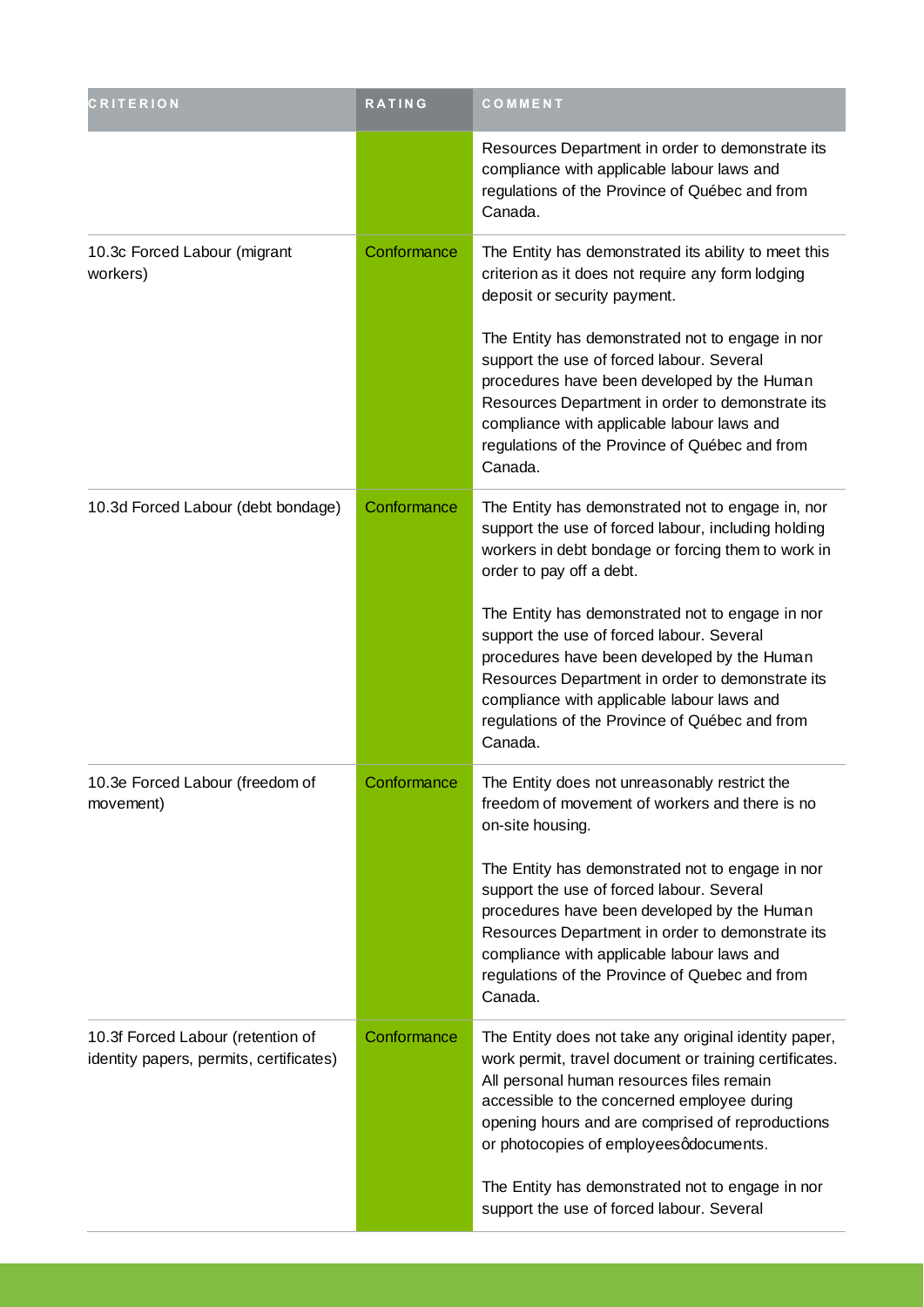| <b>CRITERION</b>                                         | <b>RATING</b> | COMMENT                                                                                                                                                                                                                                                                                                                                                        |
|----------------------------------------------------------|---------------|----------------------------------------------------------------------------------------------------------------------------------------------------------------------------------------------------------------------------------------------------------------------------------------------------------------------------------------------------------------|
|                                                          |               | procedures have been developed by the Human<br>Resources Department in order to demonstrate its<br>compliance with applicable labour laws and<br>regulations of the Province of Québec and from<br>Canada.                                                                                                                                                     |
| 10.3g Forced Labour (freedom to<br>terminate employment) | Conformance   | The employees have the freedom to terminate their<br>employment within the legal frame of the Province<br>of Québec and Canada legislation. The Entity has<br>demonstrated not to engage in nor support the use<br>of forced labour.                                                                                                                           |
|                                                          |               | The Entity has demonstrated not to engage in nor<br>support the use of forced labour. Several<br>procedures have been developed by the Human<br>Resources Department in order to demonstrate its<br>compliance with applicable labour laws and<br>regulations of the Province of Québec and from<br>Canada.                                                    |
| 10.4 Non-Discrimination                                  | Conformance   | The evidence suggests that the Entity puts diligent<br>efforts not to engage in nor support discrimination,<br>in any type or form, in ways appropriate to its<br>circumstances.                                                                                                                                                                               |
|                                                          |               | Those efforts include, amongst others: the<br>implementation of a respectful workplace policy, a<br>procedure for behaviour management, the setup of<br>an Advisory Committee, as well as the code of<br>conduct of business by the Entity's employees. The<br>Entity also applies the prescribed provincial labour<br>work standards in its hiring processes. |
| 10.5 Communication and<br>engagement                     | Conformance   | The Entity ensures open communication and direct<br>engagement with workers for work related<br>conditions, and that, through different<br>communication platforms.                                                                                                                                                                                            |
| 10.6 Disciplinary practices                              | Conformance   | The Entity neither engages in nor tolerate the use<br>of corporal punishment, mental or physical<br>coercion, harassment, and gender-based violence<br>including sexual harassment, or verbal abuse of<br>Workers.                                                                                                                                             |
|                                                          |               | Indeed, the Entity's disciplinary practices are<br>framed around the legally established standards<br>regarding labour rights, and follow the logic of<br>gradation. The risks of mental coercion are<br>managed through a set of tools that include, among<br>others: the implementation of a respectful<br>workplace policy, a procedure for behaviour       |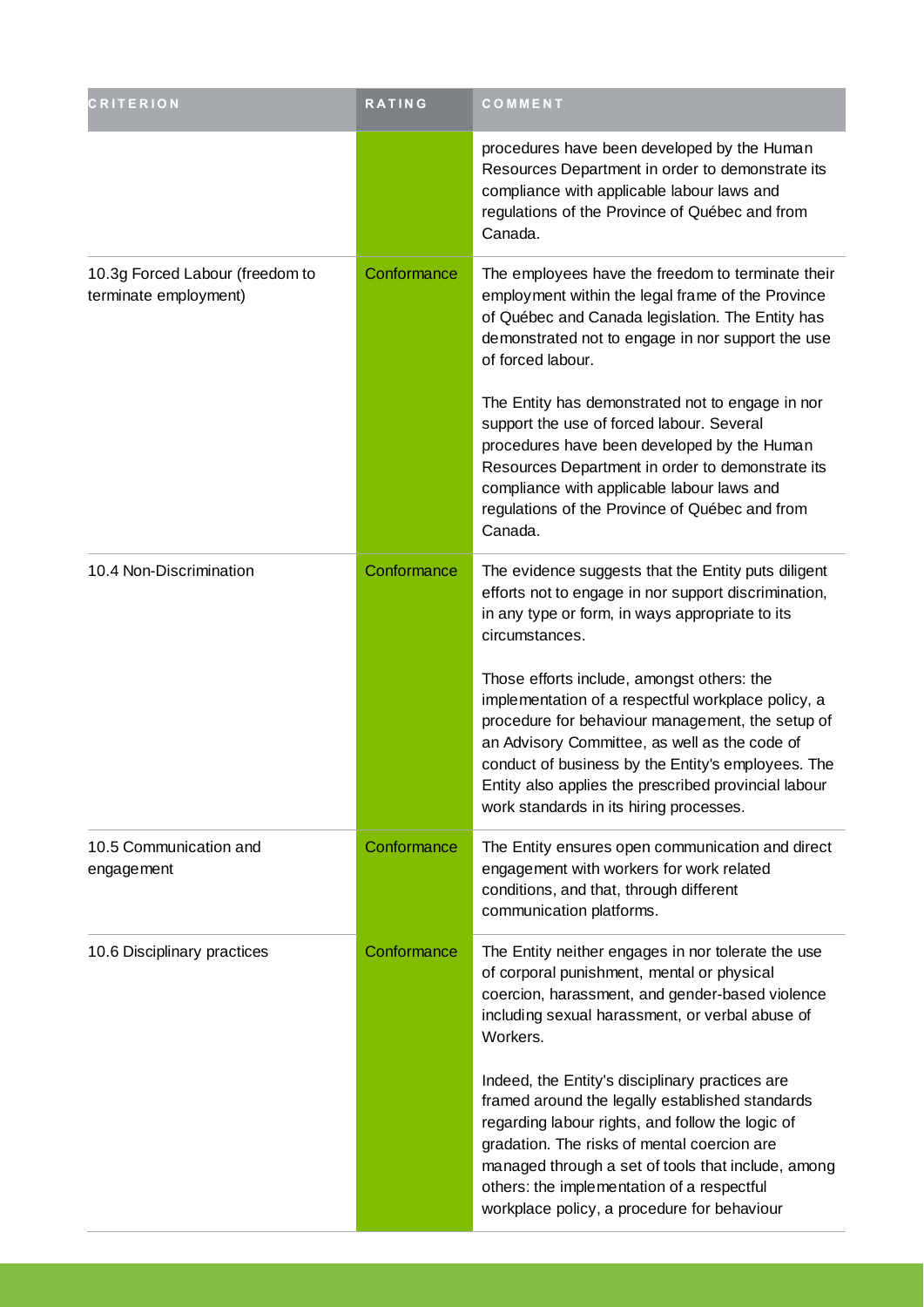| <b>CRITERION</b>                                                                        | <b>RATING</b> | COMMENT                                                                                                                                                                                                                                                                                                            |
|-----------------------------------------------------------------------------------------|---------------|--------------------------------------------------------------------------------------------------------------------------------------------------------------------------------------------------------------------------------------------------------------------------------------------------------------------|
|                                                                                         |               | management, the setup of an Advisory Committee,<br>as well as the Code of conduct of business by the<br>Entity's employees.                                                                                                                                                                                        |
| 10.7a Remuneration (living wage)                                                        | Conformance   | The Entity has demonstrated that it appropriately<br>remunerates workers. To ensure it, a salary survey<br>is conducted annually with the help of an external<br>firm, and results are communicated to employees.                                                                                                  |
| 10.7b Remuneration (method of<br>payment)                                               | Conformance   | Payments are timely, on a weekly basis, in legal<br>tender and fully documented through electronic<br>support.                                                                                                                                                                                                     |
| 10.8 Working Time                                                                       | Conformance   | The Entity complies with applicable law and<br>industry standards on working time (including<br>overtime), public holidays and paid annual leave.                                                                                                                                                                  |
|                                                                                         |               | Annual leave (vacation time) policies are clear and<br>formally documented. Vacation time is granted<br>fairly and equitably.                                                                                                                                                                                      |
| PRINCIPLE 11 OCCUPATIONAL HEALTH AND SAFETY                                             |               |                                                                                                                                                                                                                                                                                                                    |
| 11.1a Occupational Health and<br>Safety (OH&S) Policy (policy)                          | Conformance   | An Occupational Health and Safety (OHS) Policy is<br>in place and was reviewed and signed by the<br>President & Chief Executive Officer.                                                                                                                                                                           |
|                                                                                         |               | The Policy supports the mission of the organization<br>to achieve a strong safety culture and is periodically<br>reviewed.                                                                                                                                                                                         |
| 11.1b Occupational Health and<br>Safety (OH&S) Policy (workers and<br>visitors)         | Conformance   | The Occupational Health and Safety Policy (OHS)<br>is presented to all new workers, as part of the<br>induction process. All visitors and contractor's<br>employees are exposed to the key-objectives of the<br>OHS Policy. The Policy is posted in different areas<br>of the plant and available on the intranet. |
|                                                                                         |               | The application of the OHS Policy for employers,<br>contractors and visitors is in conformity with the<br>Entity's OHSAS 18001 standard certification.                                                                                                                                                             |
| 11.1c Occupational Health and<br>Safety (OH&S) Policy (applicable law<br>and standards) | Conformance   | The OHS Policy includes a commitment to the<br>prevention of accidents and to comply with<br>applicable legal requirements.                                                                                                                                                                                        |
|                                                                                         |               | Audit programs are conducted on a continual basis<br>to ensure compliance.                                                                                                                                                                                                                                         |
|                                                                                         |               | The Entity and all workers, visitors and contractors<br>share the responsibility of their own health and                                                                                                                                                                                                           |